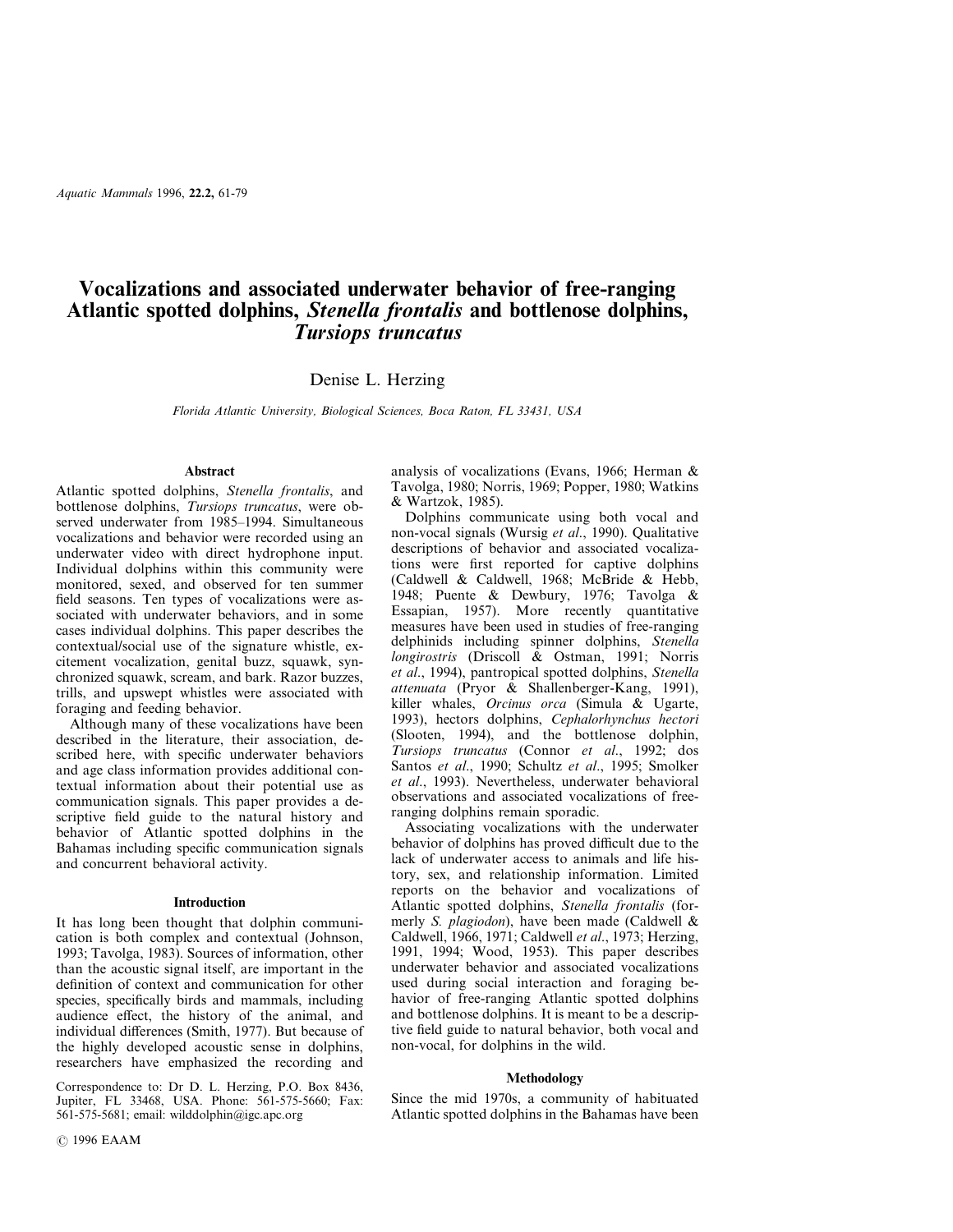| 62 |  | D. L. Herzing |
|----|--|---------------|
|----|--|---------------|

**Table 1.** Incidences of behavioral contexts observed

|        | Mother/calf  |           |            | Aggression |       |             | Foraging/Feeding |               |
|--------|--------------|-----------|------------|------------|-------|-------------|------------------|---------------|
|        | Alloparental | Courtship | Discipline | intra      | inter | Sexual play | intra            | inter         |
| 1985   |              |           |            |            |       |             |                  |               |
| 1986   |              |           |            |            |       |             |                  |               |
| 1987   |              |           |            | っ          |       |             |                  |               |
| 1988   |              |           |            |            |       |             |                  |               |
| 1989   |              | n         |            |            |       |             |                  |               |
| 1990   |              |           |            |            |       |             |                  |               |
| 1991   |              | 10        |            |            |       |             |                  |               |
| 1992   | 12           | 6         |            |            |       |             |                  | $\mathcal{D}$ |
| 1993   | 21           | 13        | 10         |            | Δ     |             |                  |               |
| 1994   | 13           | 18        | 14         | 4          | 6     |             |                  |               |
| Totals | 81           | 62        | 32         | 15         | 32    | 25          | 65               |               |

accessible to underwater observation (Brynes *et al*., 1989; Herzing, 1989, 1993). This community of dolphins inhabit an offshore, shallow sandbank and its adjacent deep waters off Grand Bahama Island in the Bahamas. The Bahama Islands are an archipelago in the tropical West Atlantic southeast of Florida. Surrounded by deep water and the Florida straits, the shallow water Bahamas banks are thick, submerged platforms of calcareous rocks, the remains of ancient reefs. Many different habitats are present including fringe and patch reefs, atolls, grassy flats, and ledges.

One hundred and fifty-five individual spotted dolphins were identified by photographs and video of dorsal fins, flukes and constellations of spots. These dolphins were sexed via direct observation of the genital area, and categorized into age classes of their degree of spotting and color phase, and repeatedly observed over the ten year period (Herzing, in press). Thirty bottlenose dolphins were individually identified and sexed when they interacted with spotted dolphins using similar methods.

Underwater behavioral and sound data were recorded using underwater video cameras with audio channels flat to 22 kHz (Sony CCDV9 8 mm, Yashica KV 1 Hi 8 mm) with direct Labcore 76 hydrophone (frequency to 20 kHz, -192 dB re 1 *u* Pa) into the underwater housing to assure simultaneous recordings of underwater behavior and vocalizations. Vocalizations were processed using a Spectral Innovations 32-bit floating point digital signal processor with a 125kHz 16 bit analog to digital card (maximum sample rate of 62.50 kHz) and stored on a Macintosh 11ci computer. Measurements of the digitized vocalizations were then measured using Canary 1.1 acoustic measurement software. Identification of a vocalizing dolphin was made when visible bubble emissions were synchronized with a vocalization and when the

**Table 2.** Incidences of vocalization type observed

|        | Signature<br>whistle | Excitement<br>vocalization | Genital buzz | Squawk       | Synchronized<br>squawk | Scream | Bark           | Razor<br>buzz |
|--------|----------------------|----------------------------|--------------|--------------|------------------------|--------|----------------|---------------|
| 1985   | $\mathcal{D}$        |                            |              |              |                        |        |                |               |
| 1986   |                      |                            |              |              |                        |        |                |               |
| 1987   |                      | 16                         |              |              |                        |        |                |               |
| 1988   |                      | 4                          |              |              |                        |        |                |               |
| 1989   |                      | 21                         |              |              |                        |        |                |               |
| 1990   | 20                   | 21                         |              | <sub>6</sub> |                        |        |                |               |
| 1991   | 30                   | 15                         |              |              |                        |        |                |               |
| 1992   | 26                   | 13                         | 17           |              |                        | 4      | $\overline{2}$ | 6             |
| 1993   | 62                   | 19                         | 13           |              |                        |        |                |               |
| 1994   | 34                   | 12                         |              | 8            |                        | 2      | $\overline{2}$ |               |
| Totals | 177                  | 121                        | 50           | 46           |                        |        | 4              | 41            |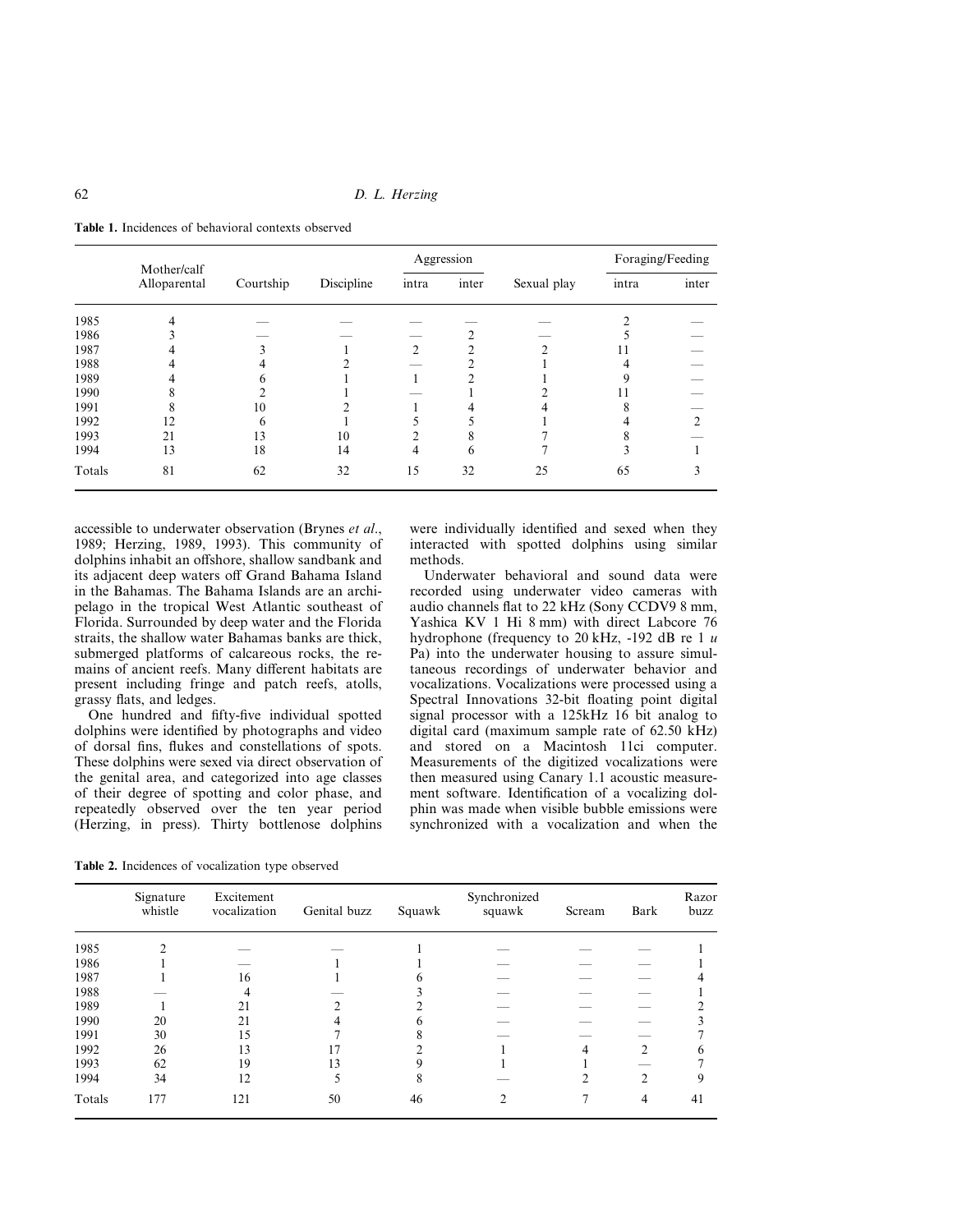#### **Table 3.** Vocalizations and associated underwater behavior (*Stenella frontalis*/*Tursiops truncatus*)

| Vocalization<br>type       | Spectral<br>description                                                                                                             | Behavioral<br>context                                        | Species, age<br>class and sex                                                                                                                                            |
|----------------------------|-------------------------------------------------------------------------------------------------------------------------------------|--------------------------------------------------------------|--------------------------------------------------------------------------------------------------------------------------------------------------------------------------|
| Signature<br>whistle       | Frequency modulated<br>(FM) whistle<br>$4-18$ kHz<br>$0.5 - 8s$<br>Bubbles emitted<br>from blowhole occasionally                    | Mother/calf<br>reunions<br>Alloparental<br>care<br>Courtship | Spotted dolphins<br>All age classes<br>Female/male offspring<br>Spotted dolphins<br>Juvenile, young and old adults<br>Females/males<br>Spotted dolphins<br>Females/males |
| Excitement<br>vocalization | Burst-pulsed vocalization<br>with overlapping signature whistle<br>$4-18$ kHz<br>$2-30$ s duration<br>Bubbles emitted from blowhole | Distress or<br>excitement                                    | Spotted dolphins<br>All age classes<br>Most frequently calves<br>Females/Males                                                                                           |
| Genital buzz               | High repetition-rate clicks<br>$1.2$ kHz- $2.5$ kHz<br>$8-2000$ clicks/s<br>$6-20$ s duration                                       | Courtship<br>Discipline                                      | Spotted dolphins<br>Juvenile, young, and old adults<br>Males<br>Intra and interspecific<br>Adult, juveniles<br>Females/males                                             |
| Squawk                     | Broad-band<br>burst-pulsed vocalization<br>$0.2 - 12$ kHz<br>$0.2-1.0$ s duration<br>200–1200 clicks/s                              | Agonistic and aggressive<br>Sexual play                      | Intra and interspecific<br>All age classes<br>Females/males<br>Intra and interspecific<br>All age classes<br>Females/males                                               |
| Scream                     | Overlapping FM whistles<br>$5.8 - 9.4$ kHz<br>$2.5 - 4.0$ s duration                                                                | Agonistic and aggressive                                     | Intra and interspecific<br>Juvenile, young and old adults<br>Males                                                                                                       |
| Bark                       | Burst-pulsed vocalization<br>$0.2 - 2.0$ kHz<br>$0.5-1.0$ s duration                                                                | Agonistic and aggressive                                     | Intra and interspecific<br>Juvenile, young and old adults<br>Males                                                                                                       |
| Synchronized<br>squawks    | Burst-pulsed vocalization<br>$0.1 - 15$ kHz<br>Main energy 0.1-2.2 kHz<br>$0.9-1.0$ s duration                                      | Agonistic and aggressive                                     | Intra and interspecific<br>Juvenile, young and old adults<br>Males                                                                                                       |

dolphin was alone or in close proximity to the recording unit.

Ad lib and focal sampling were used during this study (Altmann, 1974). Associations of vocalizations were made with general categories of behavior including: (1) Foraging/Feeding: dolphins searched for or consumed prey items, (2) Agonistic/ Aggressive: threatening or intensely dominating behavior displayed towards another dolphin(s), (3) Affiliative/Social: socially oriented behavior not sexual, agonistic, submissive, or aggressive in nature. Included intradolphin tactile behavior and object play, (4) Sexual Play: non-mating genital contact or orientation, (5) Courtship: focal dolphin(s) were engaged in foreplay and pursuit, which culminated in mating or attempted mating. Sex of the individual dolphins were known, (6) Parental: mother interacted with or supervised calf. Included nursing and general mother/calf behavior, (7) Alloparental: supervising dolphin interacted with or tended younger dolphin, where the relationship of focal dolphin(s) were known, (8) Disciplinary: focal dolphin(s) interacted with and reprimanded other dolphin(s), which included punishment or reestablishment of order, (9) Distress/Excitement: focal dolphin(s) erratically swam and vocalized.

Intraspecific behavior refers to spotted dolphins unless specified otherwise. Behaviors involving both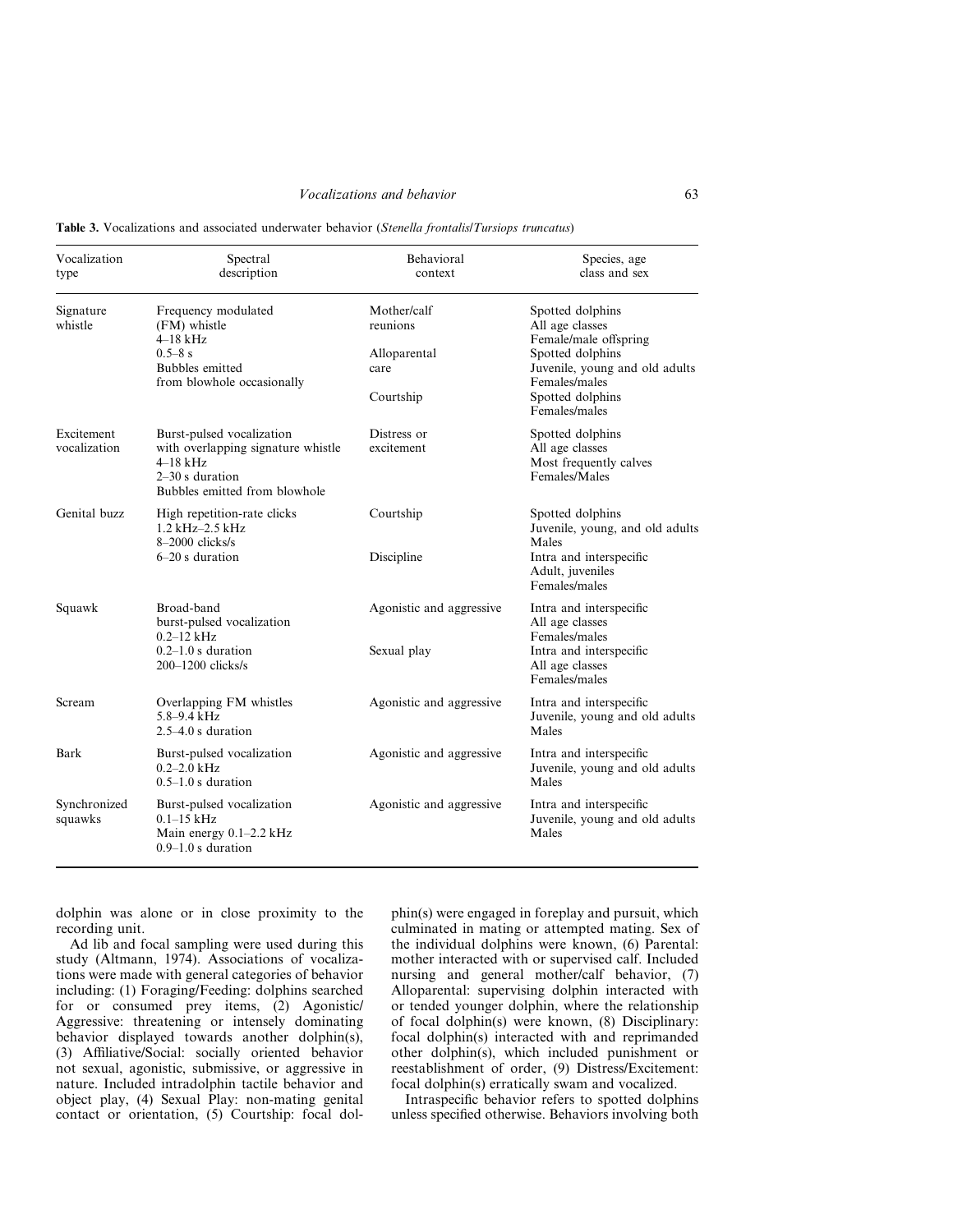| Table 4. Foraging/feeding vocalizations (Stenella frontalis/Tursiops truncatus) |  |
|---------------------------------------------------------------------------------|--|
|---------------------------------------------------------------------------------|--|

| Vocalization<br>type                                               | Spectral<br>description                                                                                                                  | <b>Behavioral</b><br>context                                                                                 | Species, sex<br>and age                                   |
|--------------------------------------------------------------------|------------------------------------------------------------------------------------------------------------------------------------------|--------------------------------------------------------------------------------------------------------------|-----------------------------------------------------------|
| Razor buzz                                                         | Echolocation click train<br>$2.0 - 6.0$ kHz<br>200 clicks/s<br>Sustained for minutes<br>Aural quality is similar to an<br>electric razor | Foraging/feeding<br>Individual or group spread<br>formation on bottom, horizontally<br>scanning along bottom | Intra and inter-<br>specific<br>All ages<br>Females/males |
| Echolocation with<br>rostrum in sand                               | Echolocation click train<br>$2.0 - 6.0$ kHz<br>$400 - 500$ clicks/s<br>Short, $2-3$ s durations                                          | Foraging/feeding<br>Individual has rostrum buried in<br>sand                                                 | Intra and inter-<br>specific<br>All ages<br>Females/males |
| Echolocation with<br>overlapping trills<br>and upswept<br>whistles | Echolocation click train<br>$2.0 - 6.0$ kHz<br>$8-100$ clicks/s<br>Trills repetitive, below 5.0 kHz<br>Whistles 4.8–16 kHz               | Foraging/feeding<br>Ledge and reef exploration and<br>foraging                                               | Bottlenose dolphins<br>All ages<br>Females/males          |

species were categorized as interspecific activity. Behavioral contexts do not refer to a specific behavioral unit of action, as in an ethogram, but instead indicate the behavioral setting, or social situation or action of a focal dolphin or focal group of dolphins. The function of specific behaviors should not be considered final or conclusive since developmental and other contextual aspects need to be analyzed for more complete understanding of this communication system.

# **Results**

A variety of behavioral contexts were observed over the years and are summarized in Table 1. The occurrence of specific vocalization types is also summarized in Table 2. All vocalization types, their spectral descriptions, and behavioral contexts are presented in Tables 3 and 4.

#### *Vocalization types*

*Whistles/signature whistles.* Whistles were the easiest vocalization to measure and associate with an individual spotted dolphin since bubbles were often expelled from the blowhole during this vocalization and at close proximity to the video camera (Fig. 1). One hundred and forty-six whistles were associated with thirty-three specific individual spotted dolphins of varying age classes including thirteen males and twenty females. Examples of a range of ages and sexes, including five mother/calf pairs, three maturing females, and four maturing males with their associated whistles are given (Figs 2–8). Individual dolphins produced, among other whistle

types, a predominate and unique repetitive whistle that was consistently observed up to ten years for some dolphins. Therefore, for this report, whistles that were recorded repeatedly from individuals were considered signature whistles as defined by the criteria for other species (Caldwell *et al*., 1990). Whistles ranged between 4 and 18 kHz, and varied in duration from 0.5 to 8 s.



**Figure 1.** Bubbles are expelled from the blowhole as an individually identifiable dolphin whistles.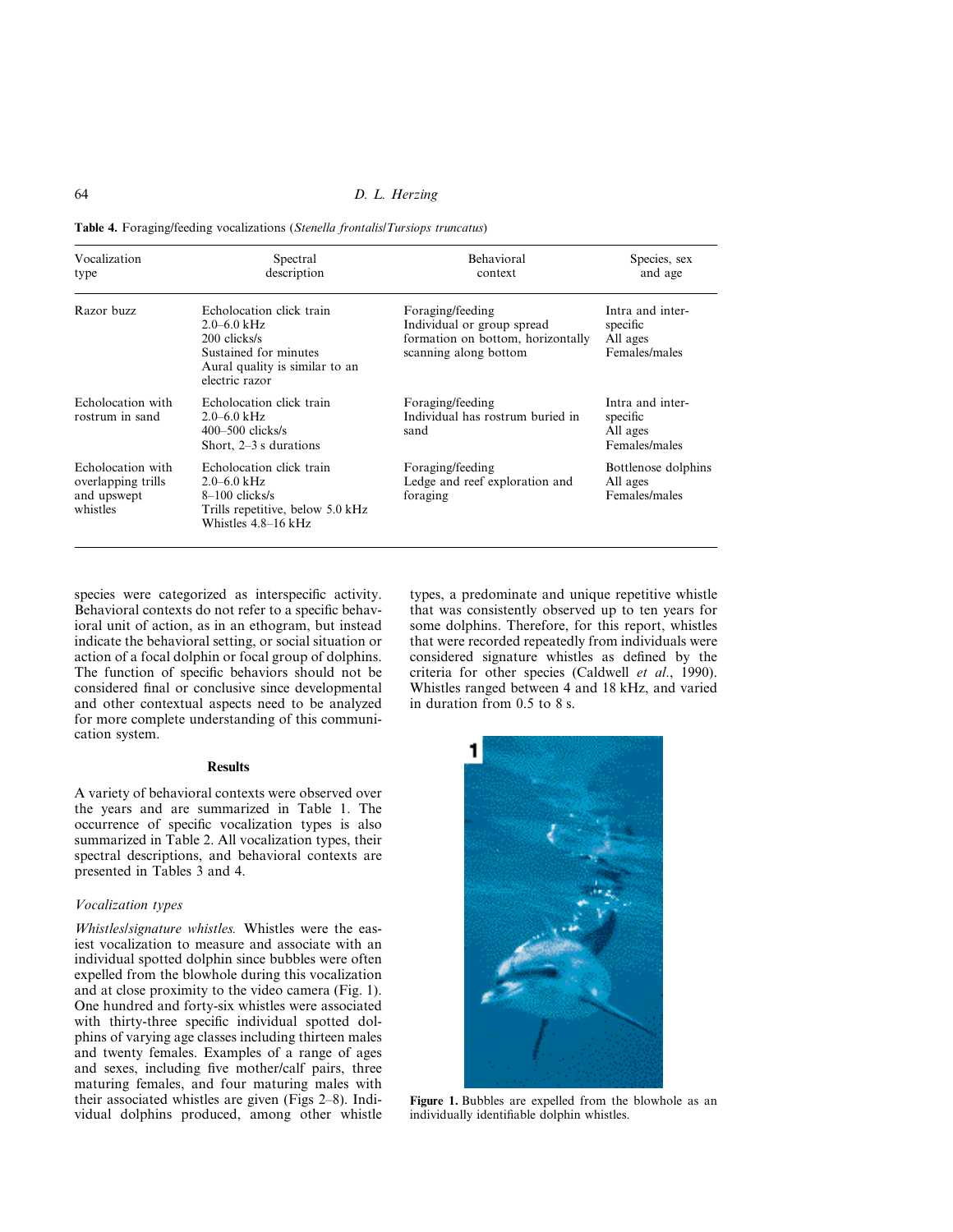



**Figures 2–8.** Spectrograms of signature whistles for individual dolphins of varying age class and sex. Many of the listed individuals have whistles that have been visually scanned, over ten years, for consistency but have not been captured electronically. Therefore, a minimum number (*n*) of captured whistles, and repetitive years (yrs) during which whistles were recorded are given. Frequency is on the vertical and time on the horizontal axis for all figures. **Figure 2.** Signature whistles of mother/calf. (a) Nippy—young adult female (*n*=4, yrs=2); (b) Nassau—  $3-yr-old$  female calf  $(n=11, yrs=3)$ .

Signature whistles were observed in three behavioral contexts:

**Figure 3.** Signature whistles of mother/calf. (a) LGash—young adult female  $(n=6, \text{yrs}=3)$ ; (b) LHali—newborn female calf (*n*=2, yrs=1).

*1. Mother/calf reunions.* Mothers produced their own signature whistle after calves departed from them. After the mother whistled, the calves rejoined her.

*2. Alloparental care.* Older conspecifics, including male and female dolphins, in association with younger dolphins, produced their own signature whistles prior to the retrieval of younger dolphins.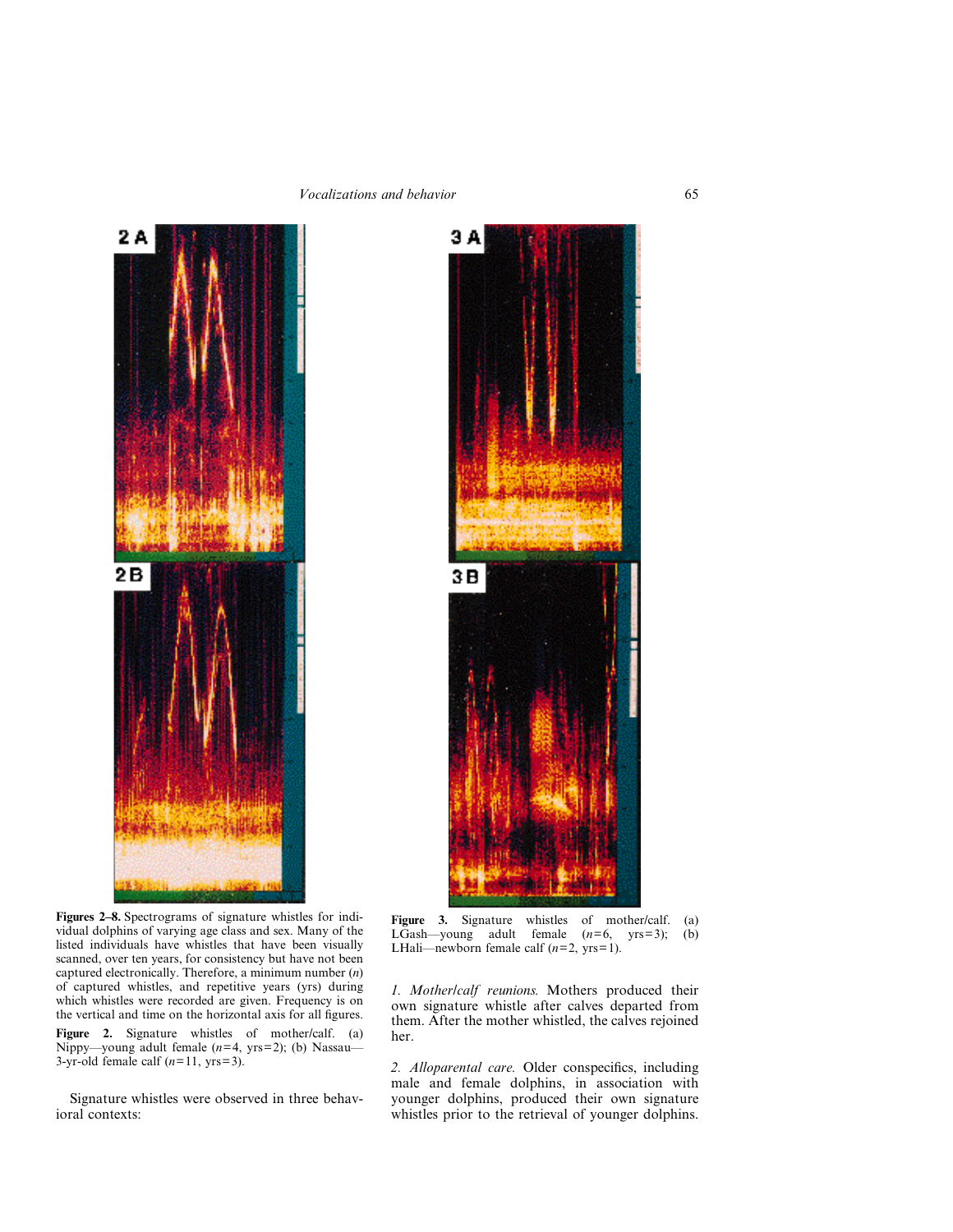dolphins chased and surrounded a female and eventually mated with her.

# *Excitement vocalization*

A variation on the signature whistle was the excitement vocalization (Fig. 9). This vocalization was a combination burst-pulsed sound (in the lower 4–8 kHz range) and signature whistle of the vocalizer (8–18 kHz). The duration of this vocalization ranged from 2.0–30 s. During the production of this vocalization, dolphins were highly erratic in their swimming behavior and emitted a stream of bubbles.

The excitement vocalization was observed in only one behavioral context:

*Distress/Excitement.* Excitement vocalizations were observed during periods of excitement or distress, frequently by a calf under three years of age. The trigger for distress behavior varied from intraspecific social behavior to the presence of human observers in the water. After the production of the excitement vocalization began, an older dolphin was observed to calm the youngster down by a slight pectoral flipper brush on the flank of the vocalizing calf. Duration of this vocalization rarely exceeded 30 s before a conspecific was successful in calming the vocalizer down.

#### *Genital buzz*

The genital buzz was a low frequency, high repetition rate echolocation train directed towards the genital or mid-section of a conspecific (Figs 10a and 10b). This vocalization ranged from 1.2– 2.5 kHz with durations up to 20 s. Repetition rates of 8 clicks/s up to 2000 clicks/s were recorded (Fig. 10c).

This vocalization was observed in two behavioral contexts:

*Courtship.* The sequence of courtship included genital inspection and 'buzzing' by the male who assumed an exaggerated S-posture as he approached the female from beneath. In later stages of courtship the male inverted and approached from underneath the female, ending in copulation. Bubble clouds were expelled by young adult males during this behavior. Attempts at courtship by immature males were often unsuccessful and escalated into aggressive sequences (see below).

In one instance, an adult male buzzed a male calf in the genital area and then copulated with the calf. The adult male then copulated with the calf's mother, followed by the calf who copulated with its mother. This observed sequence may have been an example of observational learning, since the vocal and non-vocal signals used were similar to adult courtship behavior, although it is difficult to

**Figure 4.** Signature whistles of mother/calf. (a) Mugsy—young adult female (*n*=1, yrs=1); (b) Mel— 2-yr-old male calf  $(n=1, yrs=1)$ .

Tail-slapping (right side up or inverted) on the surface of the supervising dolphin was also involved in successful retrieval.

*3. Courtship.* Female and male spotted dolphins were observed repetitively broadcasting their own signature whistle during attempted courtship and mating activity. Male coalitions, as described by de Waal & Harcourt (1992), of three to four spotted

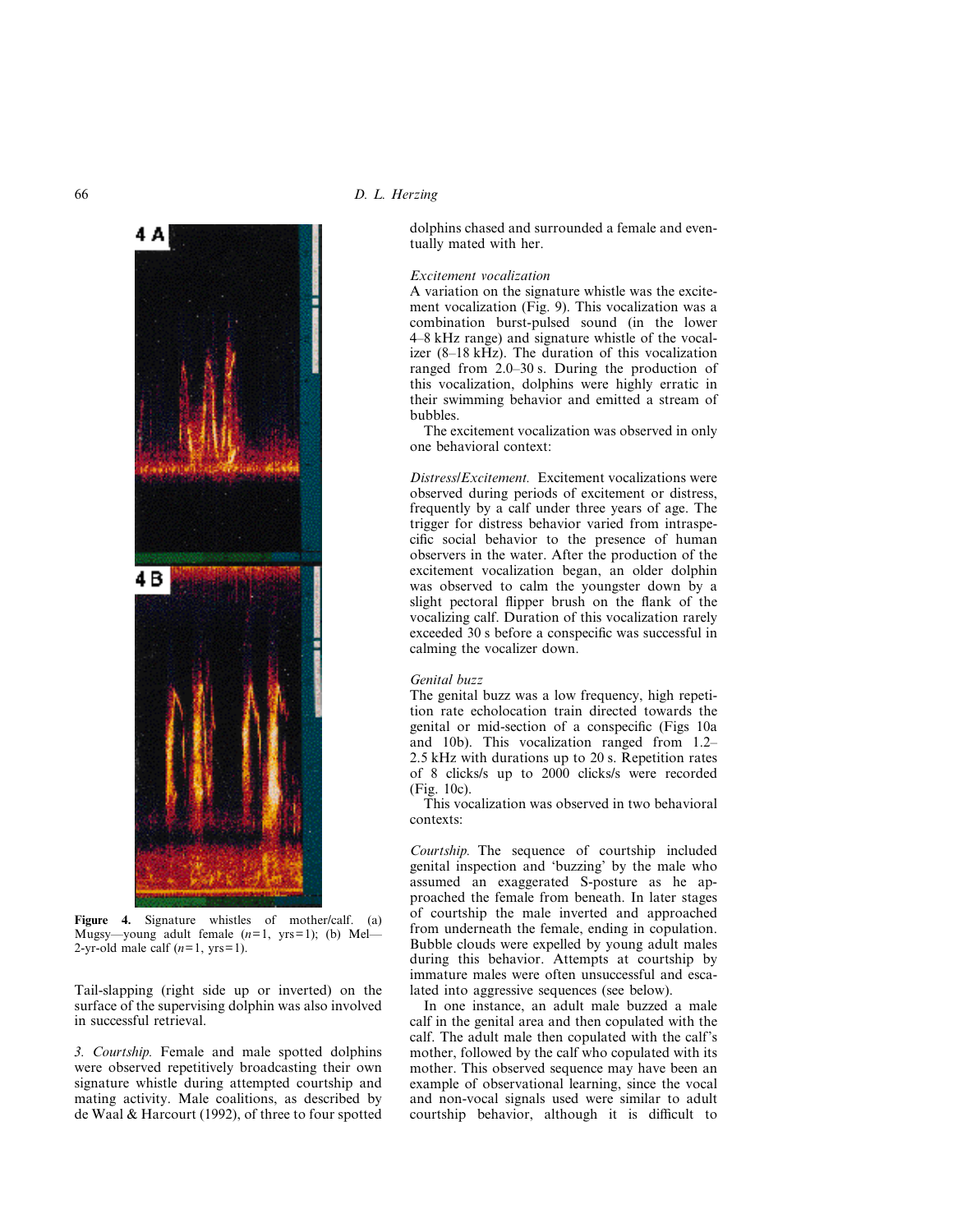

**Figure 5.** Signature whistles of mother/two calves. (a) Luna—old adult female ( $n=14$ , yrs=3); (b) Diamond— 4-yr-old female calf (*n*=2, yrs=1); (c) Latitude—3-yr-old male calf (*n*=9, yrs=2).



**Figure 6.** Signature whistles of juvenile females. (a) Trimy—juvenile female (*n*=1, yrs=1); (b) Katy—juvenile female  $(n=9, yrs=3)$ .

observe the complete developmental process of freeranging dolphins.

*Discipline.* When mothers were unsuccessful in retrieving their calves they swam inverted and buzzed the genital area of their offspring. Mothers eventually made physical contact with their rostra to the calf's flank. Extreme disciplinary sequences, where a mother physically held the calf down on the sandy bottom, were also observed.

Groups of five or more dolphins were observed in tight physical contact, with their rostra pointed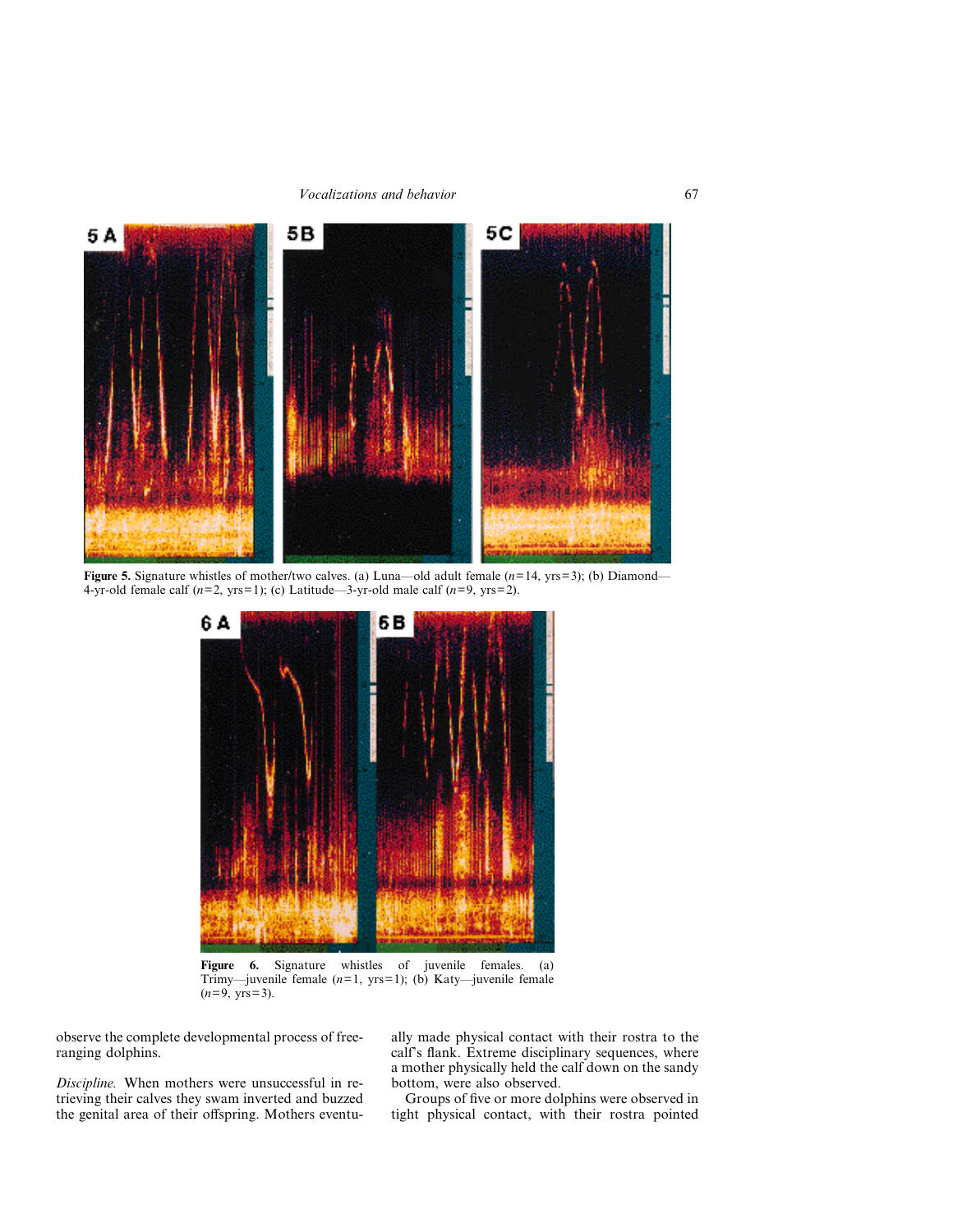

**Figure 7.** Signature whistle of young adult female. WhitePatches—young adult female (*n*=13, yrs=3).

towards, but not touching, another dolphin, while they buzzed the genital area of the individual, who initially tried to swim away from the group. When physical contact of their rostra to the individual's body was finally made, the single dolphin became passive and allowed itself to be pushed around by the group. In some instances, the single dolphin was held down to the bottom, similar to disciplinary actions between a mother and calf. This behavioral sequence was observed both intraspecifically within and between all age classes of spotted dolphins, and interspecifically between juvenile and young adult spotted and bottlenose dolphins.

#### *Squawks*

Squawks were recorded during bouts of agonistic and aggressive behavior and during sexual play. Components of this behavior included head-tohead orientations (Fig. 11a), figure-eight circling motions, body charges, and open-mouth behavior (Fig. 11b). Squawks are broad-band, burst-pulsed sounds, and were observed during intra- and interspecific behaviors. Squawks ranged in frequency from 0.2–12 kHz although the main energy was found in the lower frequencies of  $1.1-2.4$  kHz (Fig. 11c). Duration ranged from 0.2–1.0 s. Repetition rate varied from 200 click/s to 1200 click/s. Squawks were recorded in four behavioral contexts:

*Agonistic/Aggressive–Intraspecific.* Threats and postures between spotted dolphins consisted of head-to-head displays, open-mouth postures, body charges, and tail-slaps to the head. Aggression was frequently observed between male groups, and between unreceptive/unapproachable females and courting males. In male groups, torus bubbles (bubble rings) were also observed.

*Agonistic/Aggressive–Interspecific.* The most highly escalated aggression was observed between spotted and bottlenose dolphins. Groups of spotted male dolphins faced off with solitary or small groups of bottlenose dolphins and chased them as a solidified group (see synchronized squawks). Rapid head movements and occasional jaw claps were also observed in this context.

*Sexual Play–Intraspecific.* Squawks were recorded during various types of sexual play between spotted dolphins. This behavior took the form of reciprocal tactile stimulation between mothers and calves, juveniles, courting males and females, and adult females and males.

*Sexual Play/Courtship–Interspecific.* Interspecific sexual play was observed between bottlenose and spotted dolphins. This included adult male bottlenose dolphins who copulated with young female spotted dolphins, adult female bottlenose dolphins who solicited copulation from young male spotted dolphins, and male bottlenose dolphins who rubbed genitalia, side-mounted, and copulated with male spotted dolphins (Figs 12a and 12b).

#### *Screams*

Screams were also associated with intraspecific and interspecific agonistic/aggressive behavior. The scream consisted of overlapping frequencymodulated whistles that ranged from 5.8–9.4 kHz and lasted 2.5–4.0 s (Fig. 12c).

Screams were recorded in two behavioral contexts:

*Agonistic/Aggressive–Intraspecific.* The scream was observed only during escalated agonistic/aggressive contexts in groups of ten or more male spotted dolphins. Other signals included those described above for agonistic and aggressive sequences.

*Agonistic/Aggressive–Interspecific.* The scream was also observed during highly escalated agonistic/ aggressive behavior between male dolphins of both species during interspecific conflict.

#### *Barks*

Barks were recorded during the same highly escalated agonistic/aggressive behavioral sequences described above for screams. Barks were a lowfrequency, burst-pulsed vocalization that ranged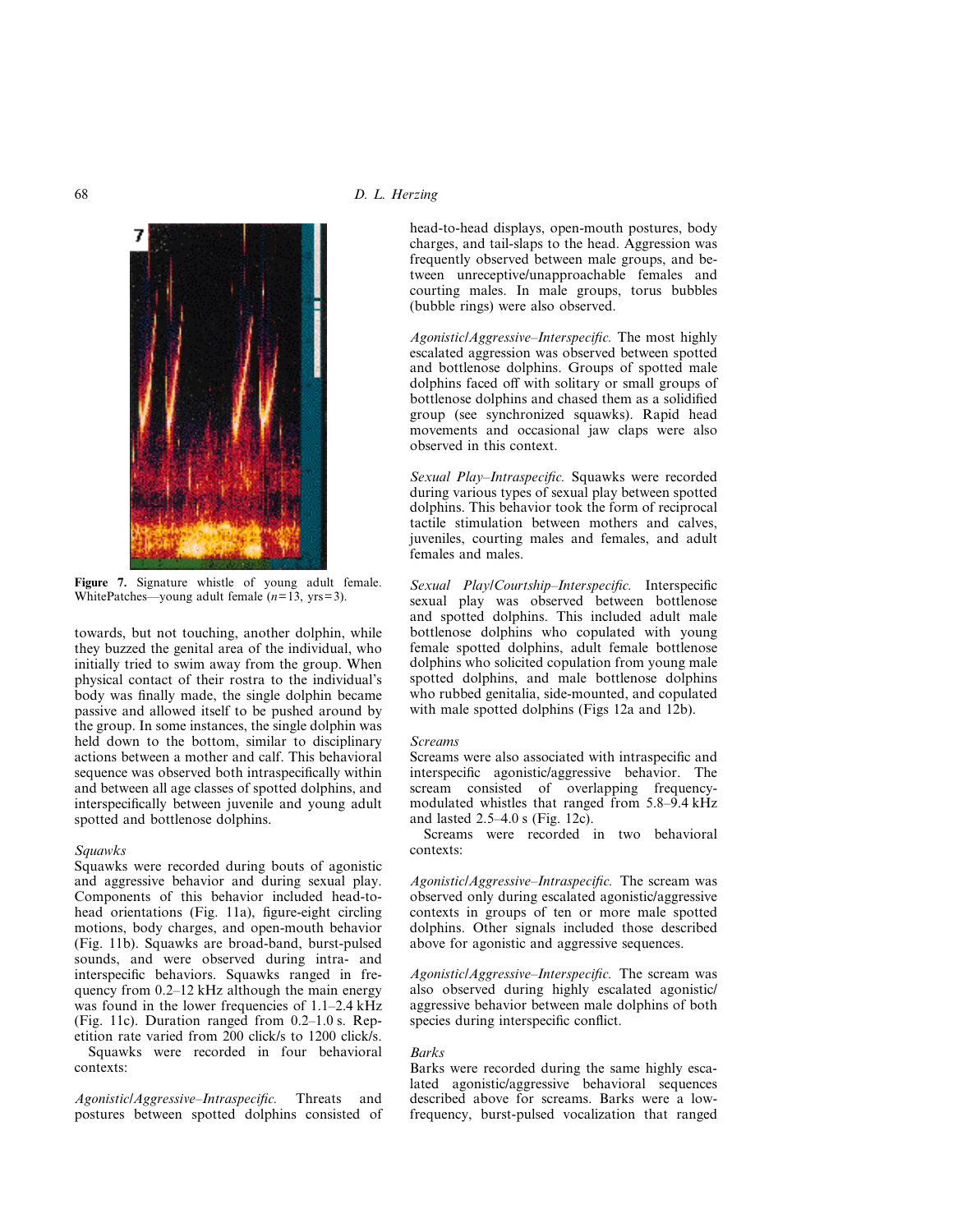

**Figure 8.** Signature whistles of young adult males. (a) Stubby—young adult male (*n*=6, yrs=1); (b) Punchy—young adult male (*n*=1, yrs=1); (c) Knuckles—young adult male (*n*=1, yrs=1); (d) Scquew—young adult male  $(n=1, yrs=1)$ .

from  $0.2-2.0$  kHz and lasted from  $0.5-1.0$  s (Fig. 12d).

# *Synchronized squawks*

In highly escalated aggressive activity, male spotted dolphins coordinated their swimming behavior and postures during synchronized series of squawks (Fig. 13a). Synchronized squawks were a highly

coordinated burst-pulsed vocalization that ranged in frequency from 0.1–15 kHz, with main energy from  $0.1-2.2$  kHz, and durations from  $0.9-1.0$  s (Fig. 13b). Young males showed partial synchronization of swimming behavior and squawks (Fig. 13c) but were not fully coordinated in their efforts.

Synchronized squawks were recorded in two behavioral contexts: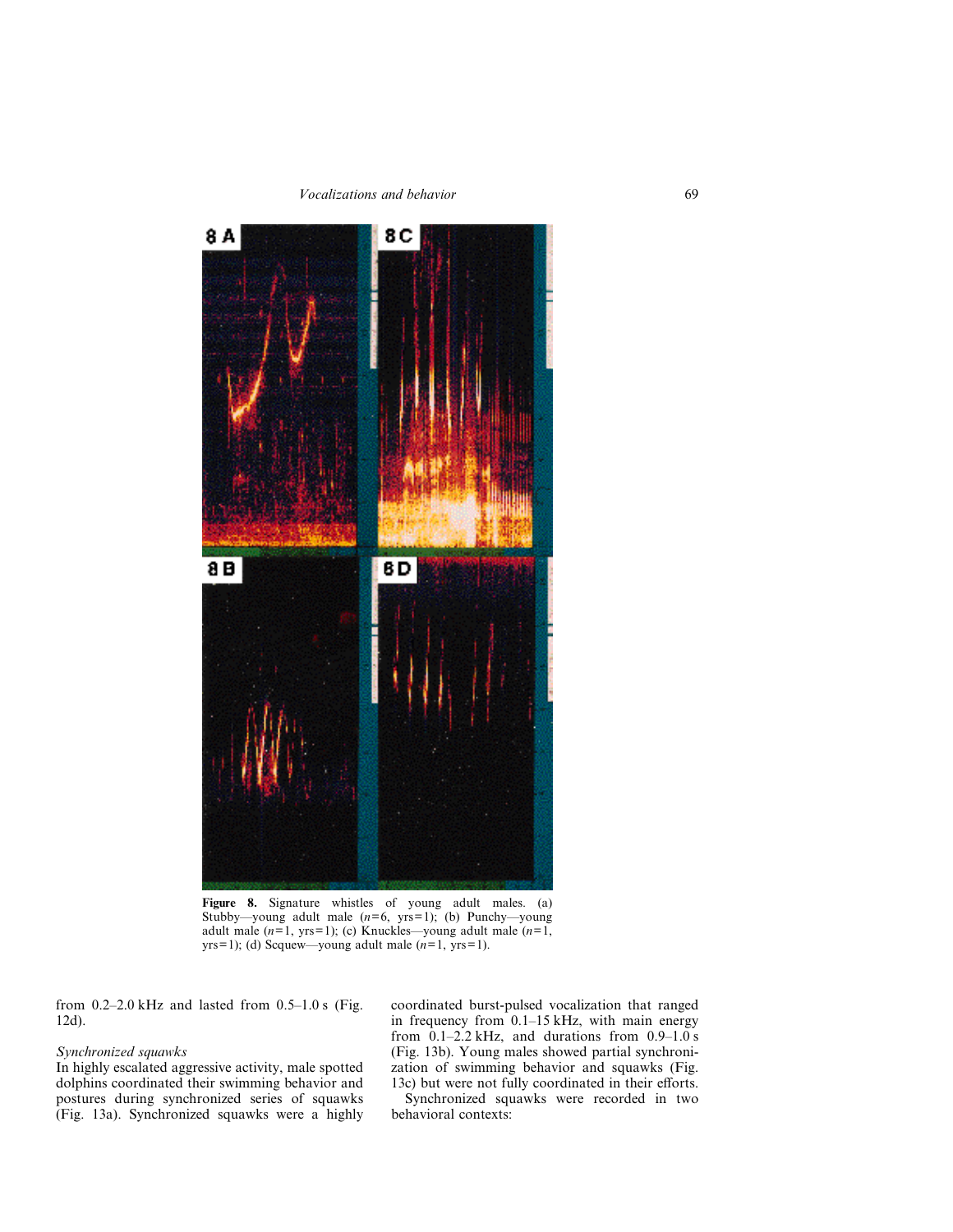

**Figure 9.** Spectrograms of an excitement vocalization of juvenile dolphin.

*Agonistic/Aggressive–Intraspecific.* During fights with other male groups, male spotted dolphins synchronized their inverted swimming and breathing within touching proximity of each other, while squawking.

*Agonistic/Aggressive–Interspecific.* Male spotted dolphins also displayed synchronized behavior during escalated fights with bottlenose dolphins. When multiple bottlenose dolphins singled out a spotted male dolphin, the spotted dolphin floated passively while being mounted by the bottlenose, which often included penile intromission. When additional male spotted dolphins arrived and got involved, the spotted dolphins synchronized their swimming movements and vocalizations and chased the male bottlenose dolphins out of the area. Young male spotted dolphins demonstrated similar behavior but were usually uncoordinated in their synchronization. In these cases, older male spotted dolphins intervened and assisted the younger males and chased the bottlenose away.

#### *Razor buzz, trill and upswept whistle*

Atlantic spotted dolphins and bottlenose dolphins echolocated while scanning and digging for buried prey in sandy bottoms. Vocalizations were recorded during two behavioral contexts:

*Foraging/Feeding–Intraspecific—bottlenose dolphins.* Bottlenose dolphins were often associated with nurse sharks, *Ginglymostoma cirratum*, while



**Figure 10.** Courtship behavior. (a) An S posture by an adult male; (b) a male, in an inverted posture, orients on and chases a female; (c) spectrogram of a genital buzz.

they scanned the bottom (Fig. 14a). Two distinct techniques for searching for prey under the sand were observed. (1) Bottlenose dolphins spread out and swam less than 1 m above the bottom, scanning along their longitudinal axis, side to side, while swimming forward and paralleling the bottom sediment; (2) bottlenose dolphins alternated clockwise and counterclockwise scanning on their longitudinal axis, 3 or more meters above the bottom, in the water column, pointing at an angle or vertically down. Upon descending they would further explore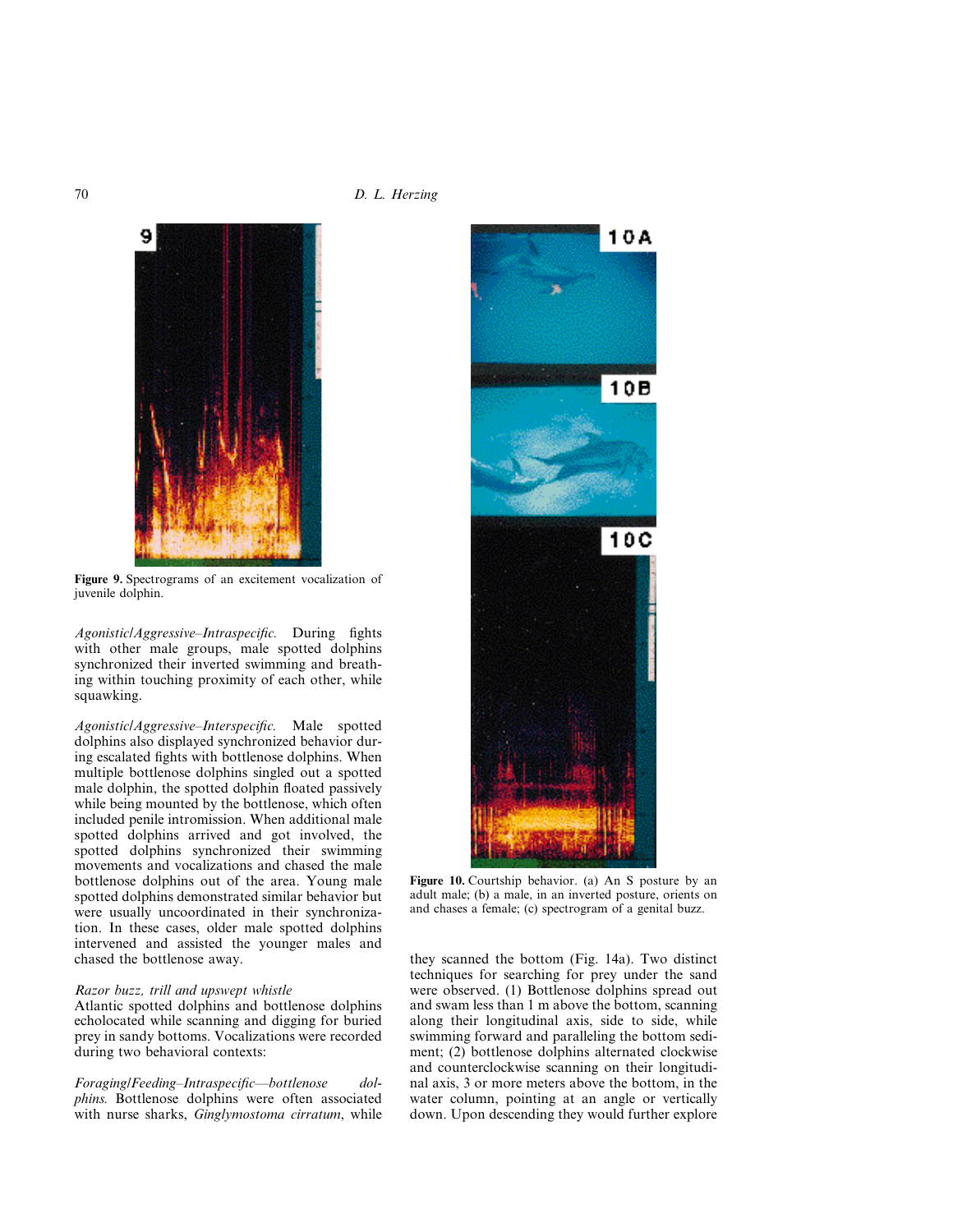

**Figure 11.** Aggressive behavior. (a) A group head-to-head stance; (b) a female in head-to-head and open-mouth stance towards two males; (c) spectrogram of multiple squawks.

the bottom with echolocation, using circular scanning motion and jaw claps. Both these techniques were observed to be successful for targeting a prey item.

The razor buzz (aurally distinguishable from other echolocation click trains by the intensity and 'tinny' quality) ranged from 2.0–6.0 kHz with repetition rates up to 200 clicks/s (Fig. 14b). In the latter stages of digging, bottlenose dolphins oriented vertically with their rostra in the sand (Figs

15a and 15b). During this time, echolocation rates increased to 400–500 clicks/s when rostra were submerged in the sand (Fig. 15c).

Bottlenose dolphins also used the razor buzz in conjunction with trills (repetitive series of discrete beeps below 5.0 kHz) and upswept whistles (ranged from 4.8–16.0 kHz) during 'ledge' feeding (Fig. 16). In June 1990, a group of 20 bottlenose dolphins were observed for 2 h foraging on a coral reef in 3 m of water. Bottlenose dolphins explored under ledges and in squirrel fish holes (possible prey items included family *Pomadasyidae*, *Lutjanidae*, and *Holocentridae*). Two nurse sharks also foraged under the same ledges.

*Foraging/Feeding–Intra and Interspecific.* Spotted dolphins were observed intraspecifically foraging, using general echolocation click trains, on the sandy bottom. Prey items included flounder (family *Bothidae*), lizardfish (family *Synodontidae*), wrass (family *Labridae*), blenny (family *Tripterygiidae*), clinid (family *Clinidae*) and conger (family *Congridae*). Interspecifically, on two sequential days in 1991, 30 spotted dolphins and 2 bottlenose dolphins were observed foraging together on a concentrated patch of loose sand, approximately  $20 \text{ m} \times 20 \text{ m}$  (Fig. 17a). This event was unusual because of the density of foraging dolphins in a small area of bottom. Echolocation clicks were directed into the sand by dolphins at the rate of 400–500 clicks/s (Fig. 17b). Bottomfish appeared to be disoriented or stunned as they emerged from the sand and became easy prey for the dolphins. Some fish were so stunned that we collected them, by hand, for specimen samples as they floated along the bottom. The little tunny, *Euthynnus alletteratus*, associated with foraging spotted dolphins and were observed taking fish that the dolphins ignored or lost in the hunt.

# **Discussion**

#### *Whistles*

Whistles display relatively low directionality but may function as long-distance social communicative signals due to their highly localizable frequency modulated characteristics (Norris & Dohl, 1980). Associations between whistles and behavior include increased whistling rate during excitement and stress in the Hawaiian spinner dolphin (Norris *et al*., 1994), during bow riding and feeding in the common dolphin, *Delphinus delphis* (Busnel & Dziedzic, 1966), during feeding in the pilot whale, *Globicephala* sp. (Dreher & Evans, 1964), during fleeing and cooperative behavior (Evans, 1966) and during mother/infant reunions in bottlenose dolphins (Smolker *et al*., 1993).

Caldwell & Caldwell (1965) first suggested, and later revised (Caldwell *et al*., 1990), that repetitive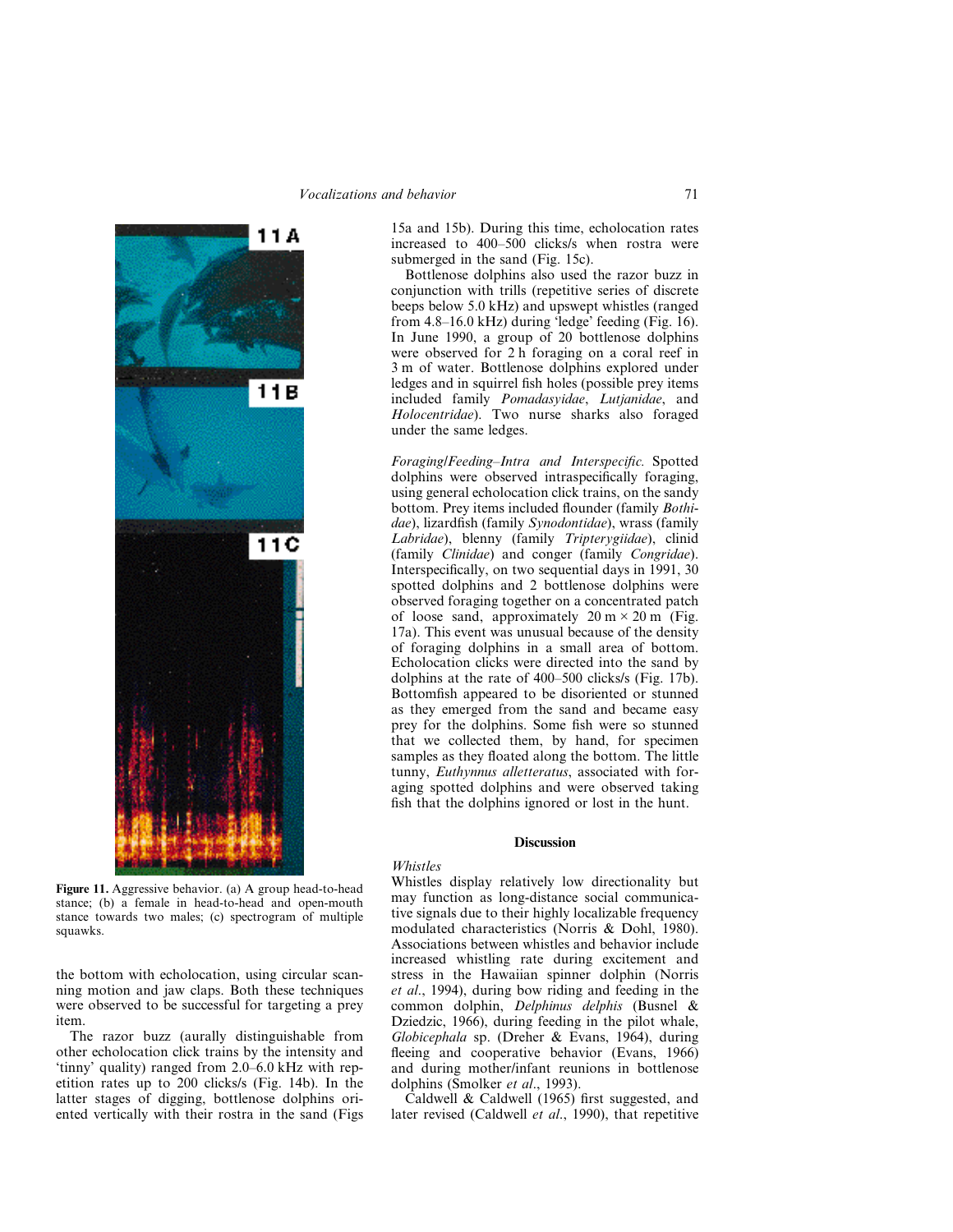

**Figure 12.** Interspecies sexual play/aggression. (a) Two male bottlenose dolphins, with erections, chasing two male spotted dolphins; (b) male bottlenose dolphin open-mouth on male spotted dolphins; (c) spectrogram of multiple screams; (d) spectrogram of low-frequency barks.

whistles, termed 'signature' whistles, may be individually specific and may function as identifiers of individual dolphins. Signature whistles have already been described for the Atlantic spotted dolphin (Caldwell *et al*., 1973). Recently, an expansion/ replacement theory termed 'whistle repertoire' theory, which normalizes all whistles to their common features and which acknowledges the potentially contextually appropriate social situations for whistle use, has recently been proposed (McCowan & Reiss, 1995). Although some individual Atlantic spotted dolphins have a unique and

predominate distinctive whistle, new quantification and normalization techniques described above have not yet been applied to these data. The existence and stability of 'signature' whistles, as described by Sayligh *et al*. (1990), should not discount the possibility that other uses of these whistles exist. Analysis of the full repertoire and contextual use of vocalizations in the wild should eventually yield a functional description of these communication signals.

The use of bubble streams as identifiers of both the individual vocalizing and, as representative of the full repertoire of whistles, has been verified by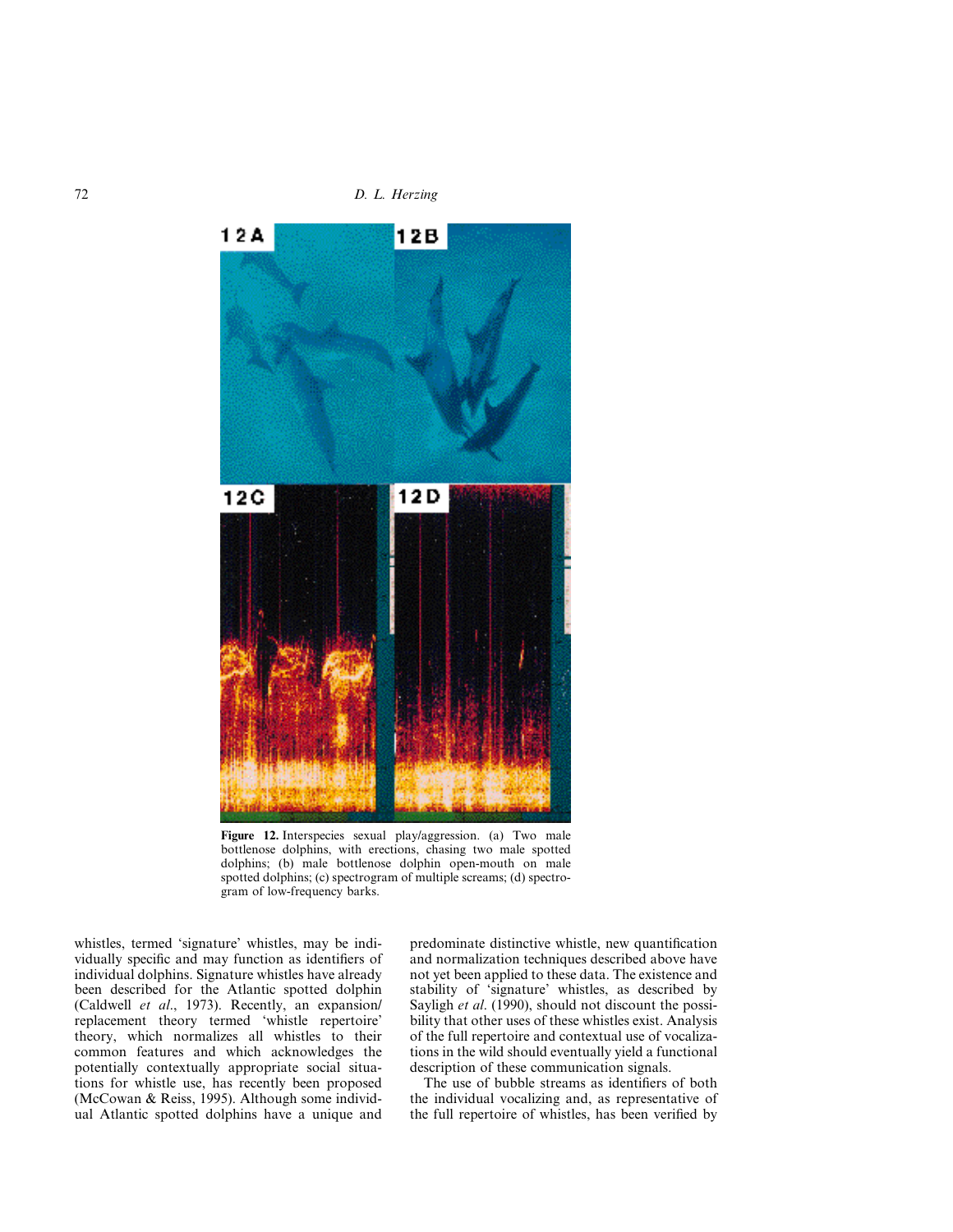

**Figure 13.** Interspecies aggression. (a) Young adult male spotted dolphins inverted and chasing a male bottlenose dolphin; (b) spectrogram of a series of synchronized squawks; (c) spectrogram of a series of squawks produced by juvenile male spotted dolphins during attempted synchronization of swimming behavior.

other researchers (McCowan & Reiss, 1995). Although more technologically sophisticated techniques for identifying vocalizing dolphins have been attempted in the wild (Dudzinski *et al*., 1995), they proved unsuccessful for discerning vocalizing individuals in large, close-proximity groups of interacting dolphins. The need for techniques to

identifying vocalizing individuals remains to be explored in the future.

An example of the developmental and contextual complexity of categorizing whistles is the excitement vocalization described. This vocalization is similar to the 'whistle-squawk' described by Caldwell & Caldwell (1967) who reported that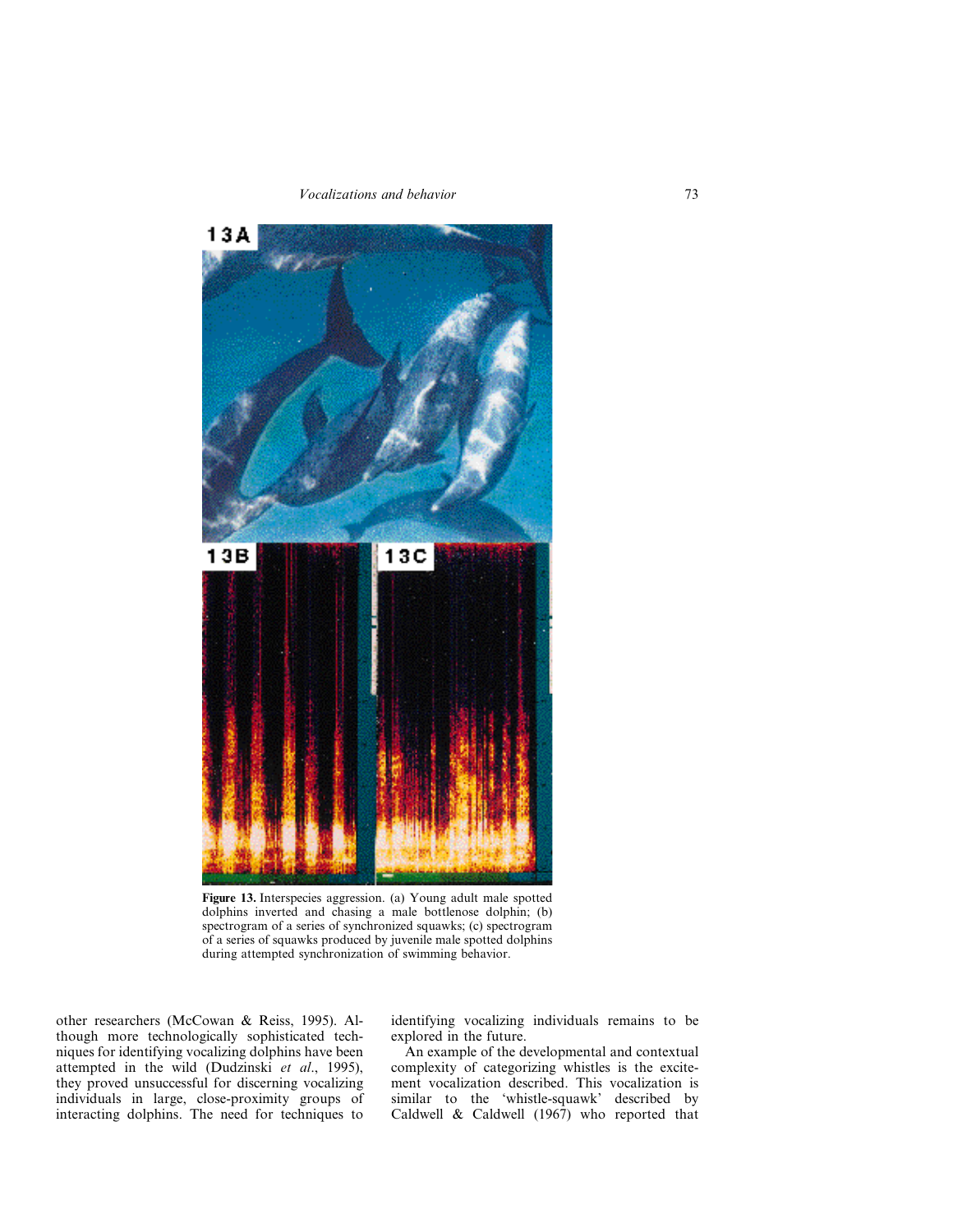

**Figure 14.** Foraging behavior—bottlenose dolphins. (a) Bottlenose dolphin foraging in proximity to a nurse shark; (b) spectrogram of razor buzz during scanning. (Clicks appear harmonic in nature due to the high repetition rate of >200 clicks per second [Watkins, 1967].)

bottlenose dolphins, when removed from the water emitted this vocalization. They suggested that this type of sound is emitted when the animal is 'protesting' and also reported a dominant male who never whistled without squawking simultaneously in a variety of behavioral contexts. This may indicate that dolphins emit this sound when they are distressed, excited, or have lost control of their vocalization apparatus during the production of this type of combined sound. Reiss (1988) also reported the presence of 'whistle squawk' for two infant bottlenose dolphins, and suggested that these sounds are produced during more emotional contexts of behavior.

# *Genital buzz*

Although the genital buzz described for Atlantic spotted dolphins is not found in the literature, echolocation trains termed a 'buzz' have been reported in threat situations (Lilly & Miller, 1961), and during general social interactions (Reiss, 1988). The highest intensities and frequencies of echolocation clicks emanate forward from the melon in a cone of directional sound (Au *et al*., 1978; Norris *et al*., 1961). Although echolocation has been associated with the gathering of environmental information and navigation, the intense level of energy emission has recently been the topic of discussion in functional aspects of cetacean life including the ability to stun prey (Norris & Mohl, 1981), and the herding of fish (Hult, 1982). Intense echolocation trains termed 'buzzes' have also been described during interspecific encounters between dolphins and sharks (Wood, 1953; Wood *et al*., 1970). Since Atlantic spotted dolphins used genital buzzes during foreplay, and at a distance, it is possible that this vocalization may have a tactile effect on the recipient, ranging from pain to pleasure, during conspecific interactions as theorized (Johnson & Herzing, 1991; Overstrom, 1983).

# *Burst-pulsed vocalizations*

Many researchers have suggested that pulsed sounds may play a significant role in odontocete communication (Caldwell & Caldwell, 1967; Gish, 1979; Herman & Tavolga, 1980). General correlations between behaviors and burst-pulsed sounds have been reported for bottlenose dolphins including a high intensity, broad-band 'crack' or 'pop' in alarm and fright (Caldwell & Caldwell, 1967), with the herding of females by male coalitions of bottlenose dolphins in Australia (Connor *et al*., 1992), in head-to-head and agonistic and open-mouth encounters (Caldwell & Caldwell, 1967; Gish, 1979; Herzing, 1988; Overstrom, 1983), in play encounters (Caldwell & Caldwell, 1967), and during disciplinary behavior between mothers and infants (McCowan & Reiss, 1994).

Reports of burst-pulsed vocalizations in other odontocetes include exchanges between Hawaiian spinner dolphins (Norris *et al*., 1994; Watkins & Schevill, 1974), from pilot whales (*Globicephala malaena*) and harbor porpoise, *Phocoena phocoena* (Busnel & Dziedzic, 1966), during training periods and excited states of Atlantic spotted dolphins (Caldwell & Caldwell, 1971), in narwhals (Ford  $\&$ Fischer, 1978), and in the use of pulsed codas, thought to carry signature information, in sperm whales, *Physeter macrocephala* (Watkins & Schevill, 1977). These studies suggest that burst-pulsed sounds, like squawks used during intra and interspecific interactions, may be an important, but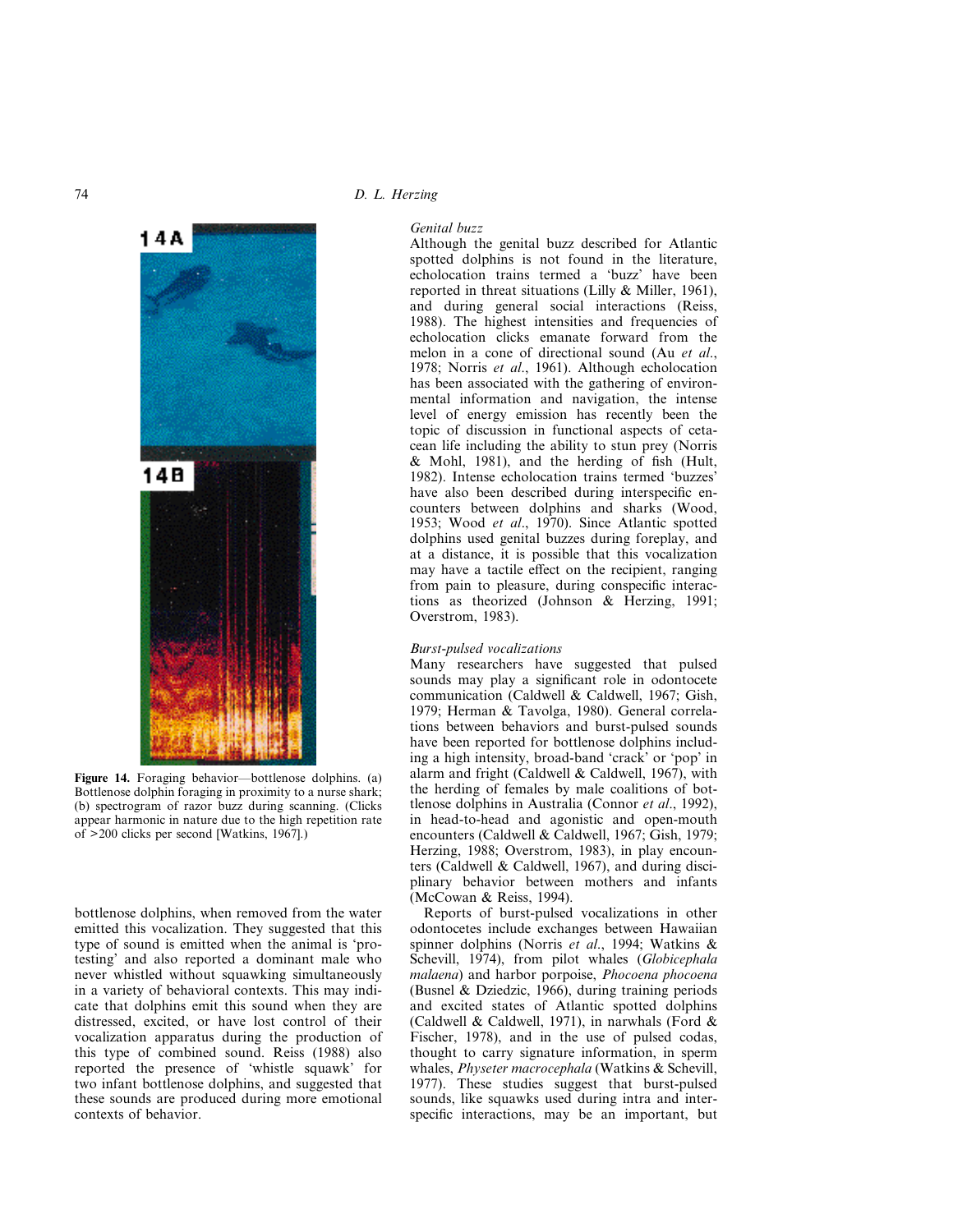

**Figure 15.** Foraging behavior—bottlenose dolphins. (a and b) Bottlenose dolphin orients and penetrates sand with rostrum; (c) spectrogram of razor buzz during penetration into sand with rostrum. (Clicks appear harmonic in nature due to the high repetition rate of  $\geq 500$  clicks per second [Watkins, 1967].)

often overlooked, part of the vocal repertoire of many odontocetes.

#### *Synchronized squawks/barks*

The synchronized squawk, unreported in the literature, was recorded in the Bahamas and was concurrent with synchronized swimming behavior of



**Figure 16.** Spectrogram of trills, and upswept whistles during ledge feeding by bottlenose dolphins.

male groups of spotted dolphins during aggressive behavior. The synchronization of behavior and vocalizations has been reported in male bottlenose dolphins during herding behavior of females (Conner *et al*., 1992), episodes of whistling during show behaviors (Firestein *et al*., 1982), and in the coordination of spinner dolphins (Brownlee & Norris, 1994). Synchronization of behavior occurs during strand feeding (Petricig, 1993) and possibly during rhythmic braying (dos Santos *et al*., 1995). Choruses of barks have been reported during interspecific chases in captivity between Atlantic spotted dolphins and bottlenose dolphins and during exposure of dolphins to a tiger shark (Wood, 1953). In some instances, bubble stream emissions were visible for multiple dolphins during this activity. Mammalian patterns of male synchronized behavior during coordinated efforts of activity is also described for various species of primate (Smuts *et al*., 1987) and may warrant more investigation in cetaceans.

## *Other communicative sounds*

Non-vocal impulse sounds have been described spectrally and in behavioral contexts (Marten *et al*., 1988). Tail-slaps and jaw claps have both been described in the context of aggression (Herzing, 1988; Overstrom, 1983) and interspecifically during the intimidation of a subordinate dolphin by dominant conspecifics (Wood, 1953). Bubbles are also considered signals in the repertoire of many species and bubble rings (torus)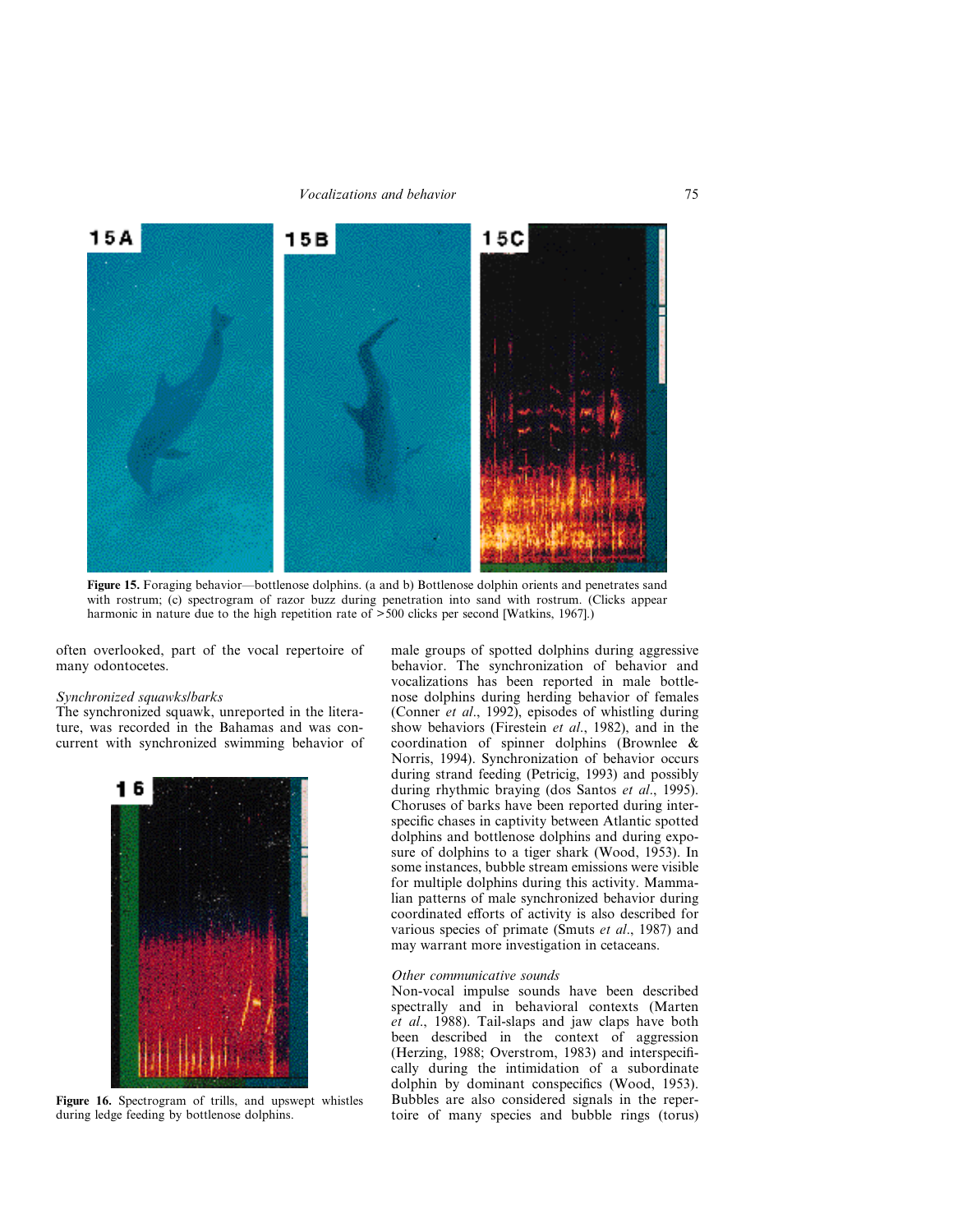

Figure 17. Interspecies foraging behavior. (a) A dense aggregation of spotted and bottlenose dolphins foraging in the bottom;  $(b)$  spectrogram of razor buzz with rostra oriented into the sand. (Clicks appear harmonic in nature due to the high repetition rate of 400–500 clicks per second [Watkins, 1967].)

during aggression and other bubble emissions have been described for pantropical spotted dolphins (Pryor & Kang, 1980).

# *Foraging/feeding vocalizations*

Food preferences and hunting strategies have been obtained primarily from sampling stomach content from observations of surface behavior including fish kicking (dos Santos & Lacerda, 1987; Wells *et al*., 1987) and stranding on mud flats to retrieve fish (Hoese, 1971; Rigley, 1983; Petricig, 1993). In the Bahamas, both bottlenose and spotted dolphins used a specific type of echolocation train, termed the 'razor buzz', during foraging behavior. The use of echolocation signals in the detection and retrieval of prey items is well established and intense sound pressure levels of over 200 dB re1 micro Pa (Au *et al*., 1978) emitted by bottlenose dolphins may have an effect on prey species (Norris & Mohl, 1981). It should be noted that high-frequency echolocation clicks are very directional  $(10^{\circ}$  from midline) and the maximum frequency recorded during these underwater behaviors may be a limitation of recording equipment and lack of ability to sample in front of the scanning dolphins.

# *The need for larger frameworks*

In addition to the need for more analysis of visual and postural signals in delphinid communication, several larger frameworks in the analysis of general animal communication systems should be considered as originally discussed by Sebeok (1965) and specifically for cetaceans (Tavolga, 1983) including:

(1) Graded signal use: Morton (1977) devised a set of 'structural and motivational' rules, based on the harshness and the frequency of the sound, for the calls of a variety of mammals and birds. This matrix supports the continuous and graded nature of many signals in animal communication.

(2) Prosodic features of sound: Prosodic features of sound, including rhythm, silence, and intensity, may communicate information between conspecifics. Gish (1979) analyzed the temporal relationship of sounds between two bottlenose dolphins and found evidence for a rhythm or cadence where the duration of the last vocalization of one dolphin was highly correlated with the interval before the second dolphin's vocalization period and the duration of the first signal.

(3) Physiological correlates and arousal levels of sound: McConnell (1990) reported, in a study of interspecific acoustic communication, that the most important variations along acoustic continuums were (a) the pulsed vs. continuous nature of sounds, and (b) the slope of frequency modulation within the signal. She further speculated that different acoustic structures have different physiological effects on the internal arousal level of the receiver. This type of response is suggested from evidence from non-human primates (Cleveland & Snowdon, 1982; Struhsaker, 1967), from avian repertoires (Marler, 1982), and bats (Gould, 1983).

(4) Contextual information: The need for more contextual information, including individuals, audience, and relationship, during the use of communicative signals has been emphasized by many researchers (Sebeok, 1965; Smith, 1977; Tavolga, 1983). Learning, memory, development, and the relationship between cognition and communication and its relevance to delphinid communication, has also been thoroughly discussed (Johnson, 1993).

These frameworks suggest that analyzing discrete and graded multi-modal signals, the rhythm and sequence of signals, and social elements that form a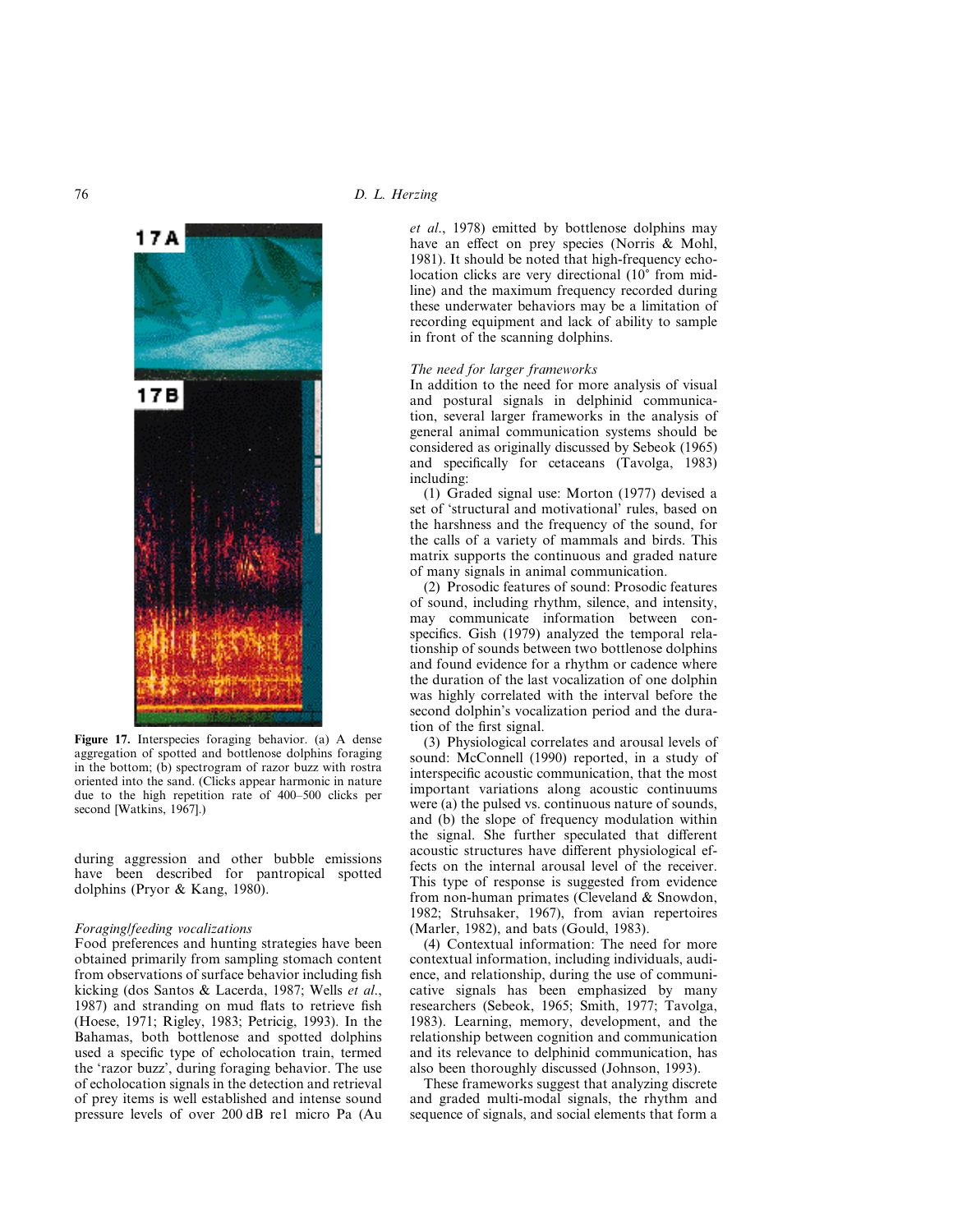'context' for the animal in an environment, may play a crucial role in the interpretation of communication systems of many animals, including delphinids.

#### **Acknowledgements**

This work was supported primarily by the Wild Dolphin Project with additional support from the American Cetacean Society, Whale and Dolphin Conservation Society, Cetacean Society International, Kabana, Chase Wildlife Foundation, Chevron, Mitsubishi, and an anonymous foundation. Early years of logistical support and thanks go to Friends of the Sea and Oceanic Society Expeditions. This work was carried out in conjunction with the Bahamian Dept. of Fisheries and the Bahamas National Trust. Thanks to C. Johnson, R. Smolker and D. Reiss for constructive comments on the early manuscript. Special thanks also to B. Brunnick, W. Engleby, N. Matlack, D. Sammis, D. Schrenk, M. Zuschlag, the board of WDP, and other crew, volunteers and students who participated in the field and lab work.

#### **References**

- Altmann, J. (1974) Observational study of behavior: sampling methods. *Behavior* **49,** 227–267.
- Au, W. W. L., Floyd, R. W. & Haun, J. E. (1978) Propagation of Atlantic bottlenosed dolphin echolocation signals. *J. Acoust. Soc. Am.* **64**(2), 411–412.
- Brownlee, S. M. & Norris, K. S. (1994) The acoustic domain. Chapter 8. In *The Hawaiian Spinner Dolphin* (eds K. S. Norris, B. Wursig, R. S. Wells & M. Wursig) pp. 161–185. University of California Press: Berkeley, CA.
- Busnel, R. G. & Dziedzic, A. (1966) Acoustic signals of the Pilot whale *Globicephala melaena* and of the porpoises *Delphinus delphis* and *Phocoena phocoena*. In *Whales, Dolphins and Porpoise* (ed. K. S. Norris) pp. 607–648. University of California Press: Berkeley, CA.
- Byrnes, P. E., Black, N. A. & Leatherwood, S. (1989) Photo-identification, behavior and distribution of spotted dolphins (*Stenella frontalis*) in the Bahama Banks. *8th Bien. Conf. Biol. Mar. Mam.*, 7 December, 1989, Pacific Grove, CA (Abstract).
- Caldwell, D. K. & Caldwell, M. C. (1966) Observations on the distribution, coloration, behavior and audible sound production of the spotted dolphin, *Stenella plagiodon. Contributions in Science* **104,** 1–28.
- Caldwell, D. K. & Caldwell, M. C. (1971) Underwater pulsed sounds produced by captive spotted dolphins, *Stenella plagiodon. Cetology* **1,** 1–7.
- Caldwell, M. C. & Caldwell, D. K. (1965) Individualized whistle contours in bottlenosed dolphins (*Tursiops truncatus*). *Nature* **207,** 434–435.
- Caldwell, M. C. & Caldwell, D. K. (1967) Intraspecific transfer of information via the pulsed sound in cap-

tive Odontocete Cetaceans. In *Animal Sonar Systems, Biology & Bionics* (ed. R. G. Busnel) pp. 879–936. Laborative de Physiologie Acoustique: Jouy-en-Josas, France.

- Caldwell, M. C. & Caldwell, D. K. (1968) Vocalization of naive captive dolphins in small groups. *Science* **159,** 1121–1123.
- Caldwell, M. C., Caldwell, D. K. & Miller, J. F. (1973) Statistical evidence for individual signature whistles in the spotted dolphin, *Stenella plagiodon. Cetology* **16,** 1–21.
- Caldwell, M. C., Caldwell, D. K. & Tyack, P. L. (1990) Review of the signature-whistle hypothesis for the Atlantic bottlenose dolphin. In *The Bottlenose Dolphin* (eds S. Leatherwood & R. R. Reeves) pp. 199–233. Academic Press: San Diego. 653 pp.
- Cleveland, J. & Snowdon, C. T. (1982) Complex vocal repertoire of the adult cotton-top tamarin (*Saguinus oedipus oedipus*). *Z. Tierpsychol.* **58,** 231–268.
- Connor, R. C., Smolker, R. A. & Richards, A. F. (1992) Two levels of alliance formation among male bottlenose dolphins (*Tursiops* sp.). *Proc. Natl. Acad. Sci. USA* **89,** 987–990.
- de Waal, F. B. M. & Harcourt, A. H. (1992) In *Coalitions and Alliances in Humans and Other Animals* (eds A. H. Harcourt & F. B. M. De Waal) p. 3. Oxford University Press: Oxford.
- dos Santos, M. E. & Lacerda, M. (1987) Preliminary observation of the bottlenose dolphin (*Tursiops truncatus*) in the Sado estuary (Portugal). *Aquatic Mammals* **13**(2), 65–80.
- dos Santos, M. E., Caporin, G., Moreira, H. O., Ferreira, A. J. & Coelho, J. L. B. (1990) Acoustic behavior in a local population of bottlenose dolphins. In *Sensory Abilities of Cetaceans* (eds J. Thomas & R. Kastelein). Plenum Press: New York.
- dos Santos, M. E., Ferreira, A. J. & Harzen, S. (1995) Rhythmic sound sequences emitted by aroused bottlenose dolphins in the Sado estuary, Portugal. In *Sensory Abilities of Cetaceans* (eds J. Thomas, R. Kastelein & P. Nachtigall). De Spil Publisher: Woerden, The Netherlands.
- Dreher, J. J. & Evans, W. E. (1964) Cetacean communication. In *Marine Bioacoustics* (ed. W. N. Tavolga) pp. 378–399.
- Driscoll, A. D. & Ostman, J. (1991) Categorizing the whistles and choruses of Hawaiian spointter dolphins. *9th Bien. Conf. Biol. Mar. Mam.*, 5–9 December, 1991, Chicago, IL (Abstract).
- Dudzinski, K. M., Clark, C. W. & Wursig, B. (1995) Mobile video/acoustic system for simultaneous underwater recording of dolphin interactions. *Aquatic Mammals* **21**(3), 187–193.
- Evans, W. E. (1966) Vocalizations among marine mammals. *Marine Bioacoustics* **2,** 159–185.
- Firestein, S., Reiss, D., Markowitz, H., Mullen, J. & Silverman, B. (1982) Incidence of spontaneous vocalizations correlated with trained behaviors in captive *Tursiops truncatus. Mar. Mamm. Info*. (ed. B. R. Mate). July 1982.
- Ford, J. K. B. & Fisher, H. D. (1978) Underwater acoustic signals of the narwhal (*Monodon monoceros*). *Can. J. Zool.* **56,** 552–560.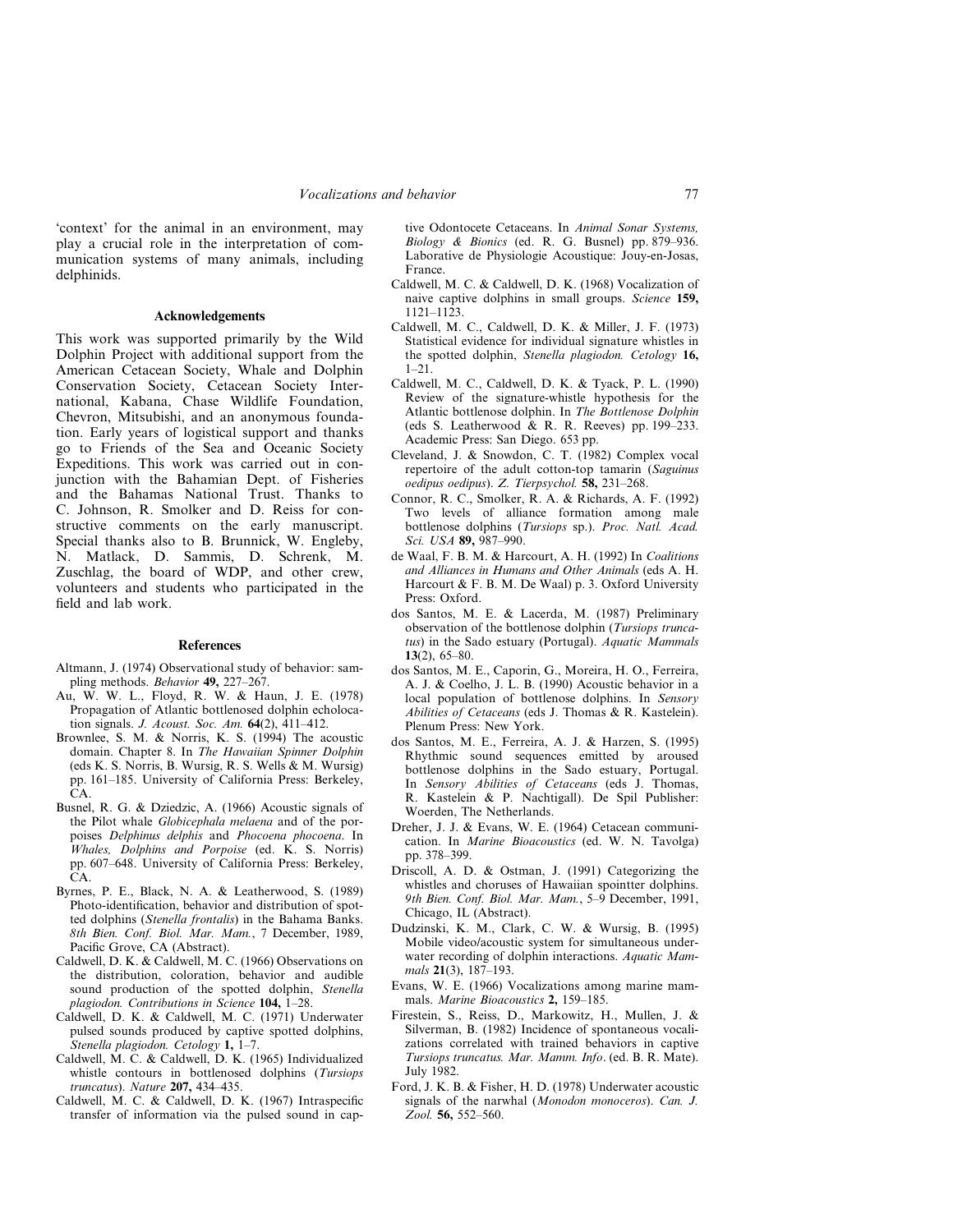- Gish, S. L. (1979) Quantitative description of two-way acoustic communication between captive Atlantic bottlenosed dolphins (*Tursiops truncatus montagu*). Doctoral dissertation, University of California, Santa Cruz.
- Gould, E. (1983) Mechanisms of mammalian auditory communication. In *Advances in the Study of Mammalian Behavior* (eds J. F. Eisenberg & D. G. Kleiman) pp. 265–342. Spec. Publ. Amer. Soc. Mamm. 7.
- Herman, L. M. & Tavolga, W. N. (1980) Communication systems of Cetaceans. *Cetacean Behavior: Mechanisms and Function* (ed. L. M. Herman) pp. 149–197.
- Herzing, D. L. (1988) A quantitative description and behavioral associations of a burst-pulsed sound, the squawk, in captive bottlenose dolphins, *Tursiops truncatus*. Masters Thesis, San Francisco State University. 87 pp.
- Herzing, D. L. (1989) Social structure and underwater behavioral observations of Atlantic Spotted Dolphins, *Stenella frontalis*, in Bahamian water, 1986–1989. *8th Bien. Conf. Mar. Mam.* 7 December, 1989, Pacific Grove, CA.
- Herzing, D. L. (1991) Underwater behavioral observations and sound correlations of free-ranging Atlantic spotted dolphins, *Stenella frontalis*, and bottlenose dolphin, *Tursiops truncatus. 9th Bien. Conf. Biol. Mar. Mam.* 5 December, 1991, Chicago, IL.
- Herzing, D. L. (1993) Function of behavior and vocalizations in male coalitions of free-ranging Atlantic spotted dolphins, *Stenella frontalis. 10th Bien. Conf. Biol. Mar. Mam*. 11 November, 1993, Galveston, TX.
- Herzing, D. L. (1994) The contextual nature of underwater behavior and vocalizations in Atlantic spotted dolphins *Stenella frontalis. Eur. Res. Cet.* **8,** 156–158.
- Herzing, D. L. (1996) The natural history of free-ranging Atlantic spotted dolphins (*Stenella frontalis*): age classes, color phases and female reproduction. *Mar. Mamm. Sci.* In press.
- Hoese, H. D. (1971) Dolphin feeding out of water in a salt marsh. *J. Mammal.* **52,** 222–223.
- Hult, R. W. (1982) Another function of echolocation for bottlenose dolphins. *Cetology* **47,** 1–7.
- Johnson, C. M. (1993) Animal communication by way of coordinated cognitive systems. In *Perspectives in Ethology* (eds P. P. G. Bateson, P. H. Klopfer & N. S. Thompson) pp. 187–205. Plenum Press: New York.
- Johnson, C. M. & Herzing, D. L. (1991) Social use of the tactile effects of dolphin vocalizations. *9th Bien. Conf. Biol. Mar. Mam*. 5 December, 1991, Chicago, IL.
- Lilly, J. C. & Miller, A. M. (1961) Vocal exchanges between dolphins. *Science* **134,** 1873–1876.
- Marler, P. R. (1982) Avian and primate communication: the problem of natural categories. *Neuroscience & Biobehavioral Reviews* **6,** 87–92.
- Marten, K. & Norris, K. S. (1988) Loud impulse sounds in odontocete predation and social behavior. In *Animal Sonar* (eds P. Nachtigall & P. Moore) pp. 567–579. Plenum Press: New York.
- McBride, A. F. & Hebb, D. O. (1948) Behavior of the captive bottlenose dolphin, *Tursiops truncatus. J. Comp. Physiol. Psychol.* **41,** 111–123.
- McConnell, P. B. (1990) Acoustic structure and receiver response in domestic dogs, *Canis familiaris. Anim. Beh.* **39,** 887–904.
- McCowan, B. & Reiss, D. (1994) Maternal aggressive contact vocalizations in captive bottlenose dolphins (*Tursiops truncatus*): wide-band, low-frequency signals during mother/aunt–infant interactions. *Zoo Biology* **14,** 293–309.
- McCowan, B. & Reiss, D. (1995) Quantitative comparison of whistle repertoires from captive adult bottlenose dolphins (Delphinidae, *Tursiops truncatus*): a reevaluation of the signature whistle hypothesis. *Ethology* **100,** 194–209.
- Morton, E. S. (1977) On the occurrence and significance of motivation structural rules in some bird and mammal sounds. *Amer. Natur.* **111,** 855–869.
- Norris, K. S. (1969) Echolocation of marine mammals. In *Biology of Marine Mammals* (ed. H. T. Andersen) pp. 391–423. Academic Press: New York.
- Norris, K. S. & Dohl, T. (1980) Structure and function of cetacean schools. In *Cetacean Behavior: Mechanisms and Functions* (ed. L. M. Herman) pp. 230–244. John Wiley & Sons: New York.
- Norris, K. S. & Mohl, B. (1981) Can odontocetes stun prey with sound? *Am. Natur.* **122**(1), 85–104.
- Norris, K. S., Prescott, J. H., Asa-Dorian, P. V. & Perkins, P. (1961) An experimental demonstration of echolocation behavior in the porpoise, *Tursiops truncatus*, Montagu. *Biol. Bull.* **120,** 163–176.
- Norris, K. S., Wursig, B., Wells, R. S. & Wursig, M. (1994) *The Hawaiian Spinner Dolphin* p. 408. University of California Press: Berkeley, CA.
- Overstrom, N. A. (1983) Association between burst-pulse sounds and aggressive behavior in captive Atlantic bottlenosed dolphins (*Tursiops truncatus*). *Zoo Biology* **2,** 93–103.
- Petricig, R. (1993) Diel patterns of 'strand feeding' behavior by bottlenose dolphins in South Carolina salt marshes. *10th Bien. Conf. Biol. Mar. Mam*. 11 November, 1993, Galveston, TX.
- Popper, A. N. (1980) Sound emission and detection by delphinids. In *Cetacean Behavior: Mechanisms and Functions* (ed. L. M. Herman) pp. 1–52. John Wiley & Sons: New York.
- Pryor, K. & Kang, I. (1980) Social behavior and school structure in pelagic porpoises (*Stenella attenuata* and *S. longirostris*) during purse seining for tuna. *National Marine Fisheries Service*, SW Fisheries Center, PO Box 271, La Jolla, CA 92038. Adm Report LJ-80-11c. 86 pp.
- Pryor, K. & Kang-Shallenberger, I. (1991) Social structure in spotted dolphins (*Stenella attenuata*) in the tuna purse seine fishery in the Eastern Tropical Pacific. In *Dolphin Societies: Discoveries and Puzzles* (eds K. Pryor & K. S. Norris) pp. 161–196. University of California Press: Berkeley, CA.
- Puente, A. E. & Dewsbury, D. A. (1976) Courtship and copulatory behavior of bottlenosed dolphins (*Tursiops truncatus*). *Cetology* **21,** 1–9.
- Reiss, D. (1988) Observations on the development of echolocation in young bottlenose dolphins. In *Animal Sonar* (eds P. E. Nachtigall & P. W. B. Moore) pp. 121– 127. Plenum Publishing Corp.